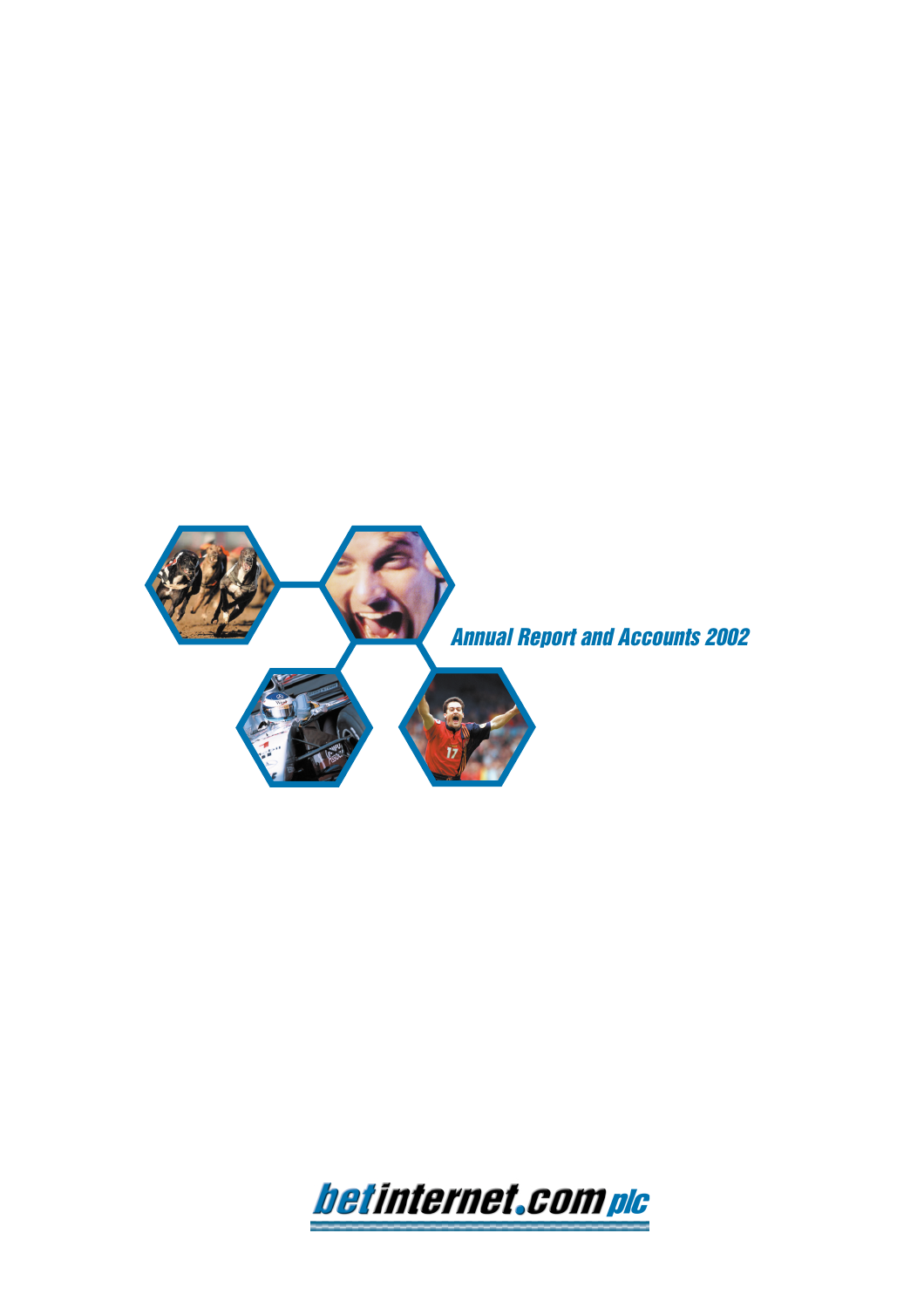

**Company Incorporation No. 089278C**

# **REPORT AND FINANCIAL STATEMENTS Year ended 31 MAY 2002**

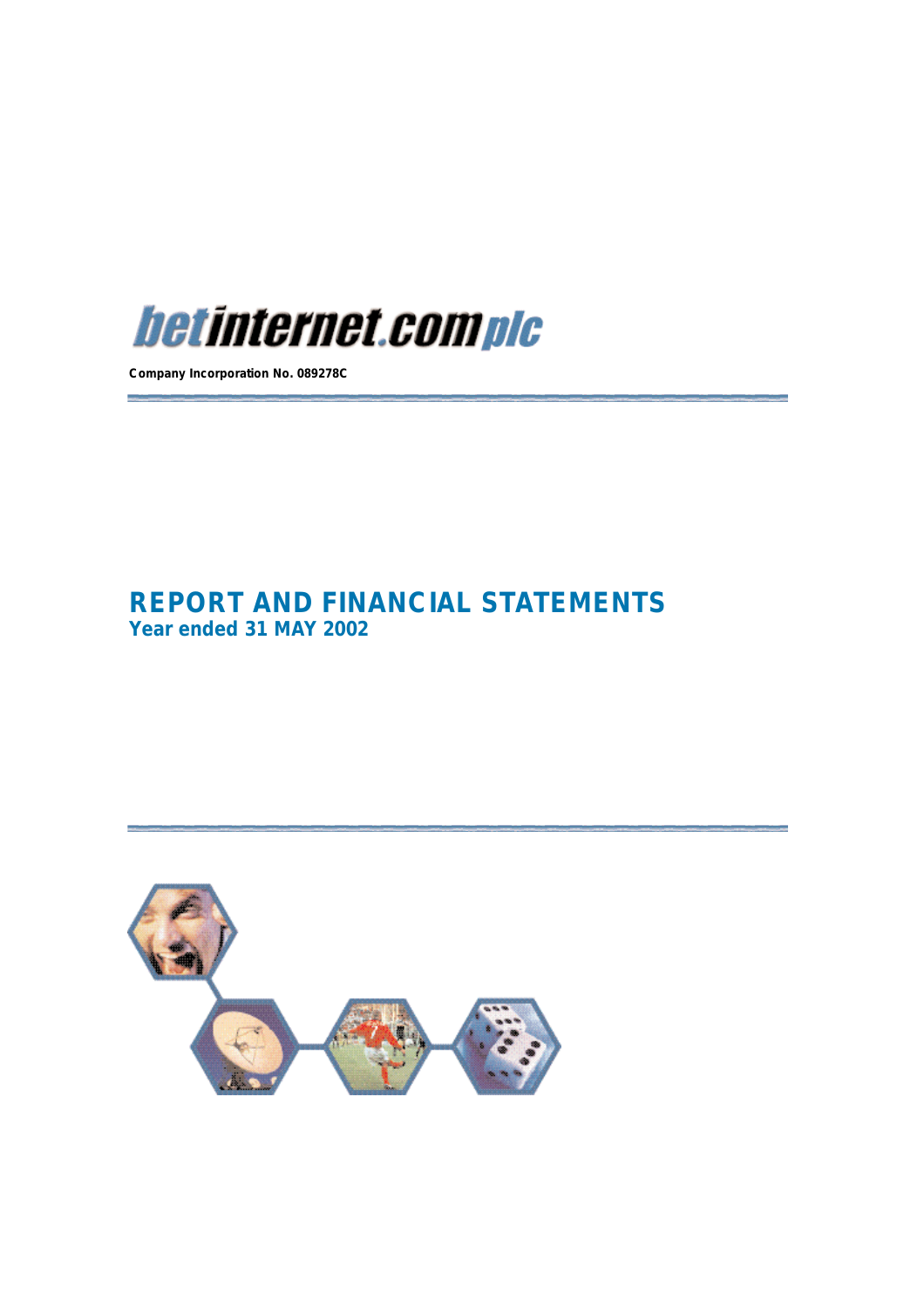

# **REPORT AND FINANCIAL STATEMENTS 2002**

| Contents                                 | Page           |
|------------------------------------------|----------------|
| Officers and professional advisers       | $\mathbf{1}$   |
| Directors' profiles                      | $\overline{2}$ |
| Chairman's statement                     | $\mathfrak{Z}$ |
| Operational review                       | 5              |
| Directors' report                        | $\, 8$         |
| Corporate governance                     | 11             |
| Statement of directors' responsibilities | 12             |
| Independent auditor's report             | 13             |
| Consolidated profit and loss account     | 14             |
| Consolidated balance sheet               | 15             |
| Parent company balance sheet             | 16             |
| Consolidated cash flow statement         | 17             |
| Notes to the accounts                    | 18             |
| Notice of Annual General Meeting         | 32             |

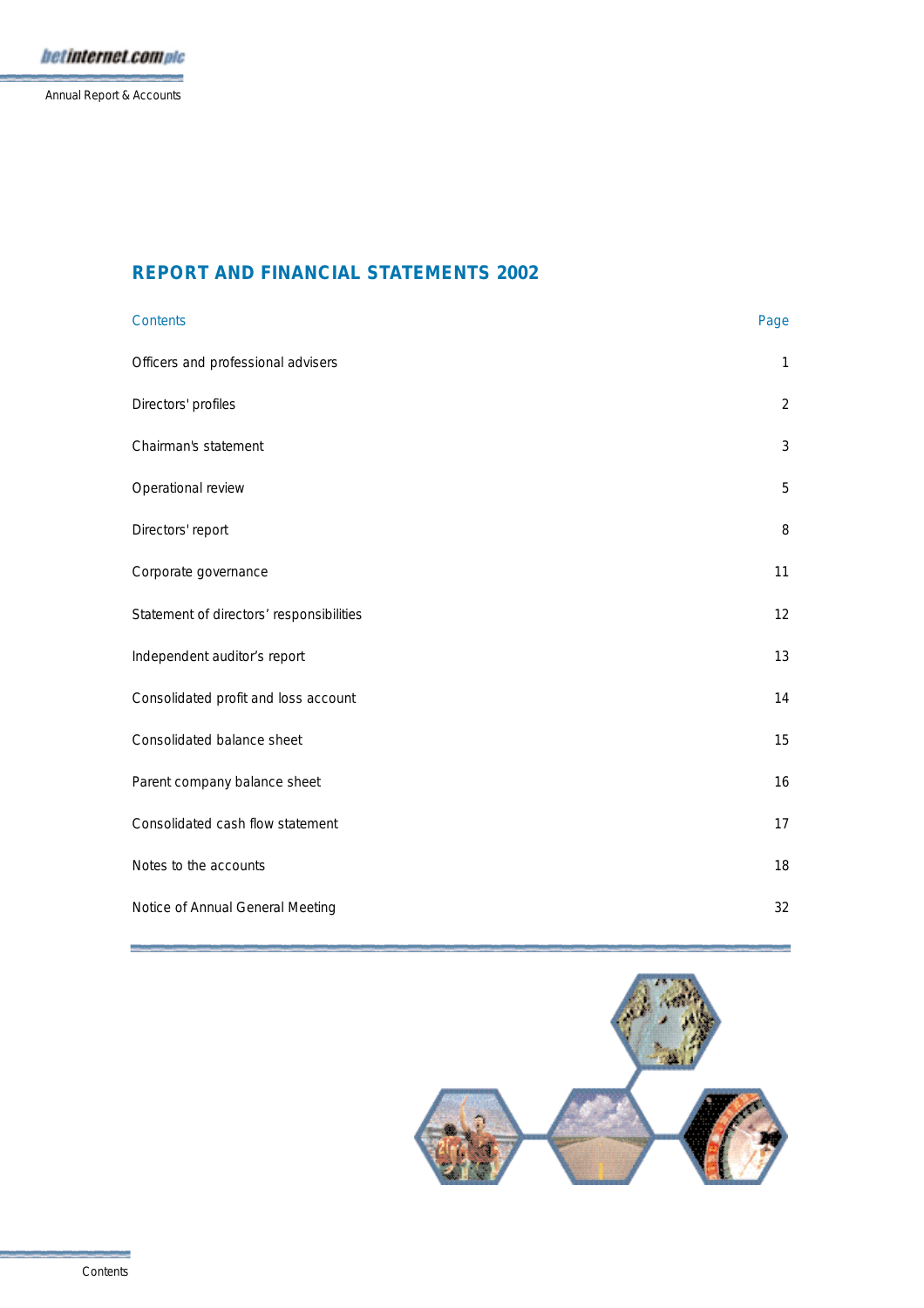

# **OFFICERS AND PROFESSIONAL ADVISERS**

#### DIRECTORS

- W.D. Mummery<br>M.L. Child
- V.E. Caldwell Chairman and Managing Director<br>
P.E. Doona Finance Director P.E. Doona Finance Director<br>
S.P. Graham Coperations Director Operations Director<br>Technical Director M.L. Child (M.L. Child Non-Executive Director<br>
H. Corkill (Non-Executive Director Non-Executive Director

#### **SECRETARY**

D.P. Craine

#### REGISTERED OFFICE

Burleigh Manor Peel Road Douglas Isle of Man IM1 5EP

#### PRINCIPAL BANKERS

Barclays Bank Barclays House Victoria Street Douglas Isle of Man IM1 2LE

### **AUDITORS**

KPMG Audit LLC Chartered Accountants Heritage Court 41 Athol Street Douglas Isle of Man IM99 1HN

#### NOMINATED ADVISER AND BROKER

Williams de Broe PO Box 515 6 Broadgate London EC2M 2RP

# REGISTRARS

Northern Registrars Limited Northern House Woodsome Park Fenay Bridge **Huddersfield** HD8 0LA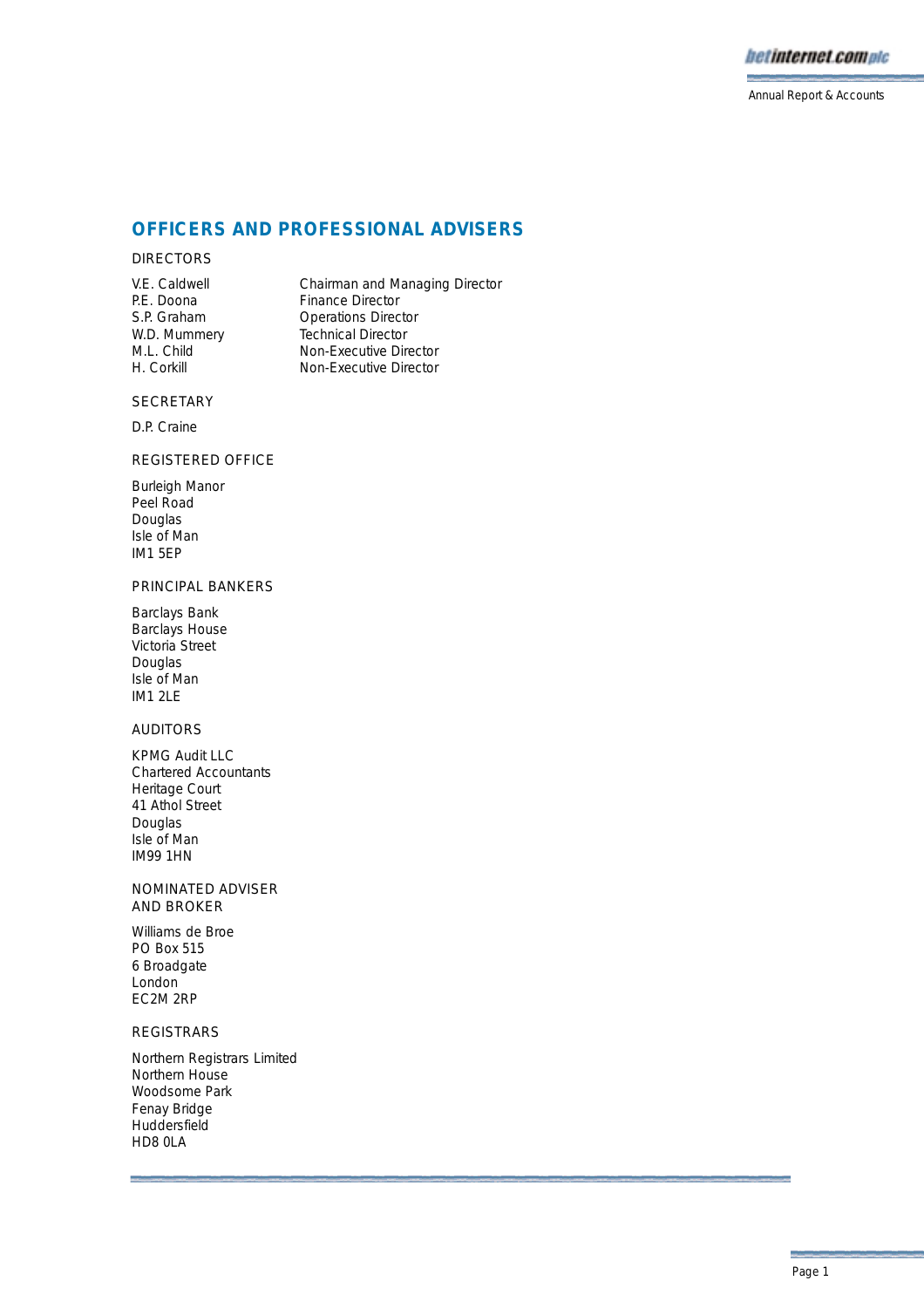# **DIRECTORS' PROFILES**

#### V.E. Caldwell, aged 41, Chairman and Managing Director

Vincent Caldwell established the company, commencing a telephone betting operation in October 1998 and expanding to the Internet in mid March 2000. Prior to this Mr Caldwell, together with members of his family, owned and managed a number of licenced betting shops in Ireland. On moving to the Isle of Man he worked for Stanley Leisure plc and the Joe Jennings chain of betting shops.

Under the terms of the licence issued to the company by the Isle of Man Gaming Commission he is the designated official and is therefore the manager with day-to-day responsibility for the running of the betting operation.

In February 2000 Vincent Caldwell was appointed the inaugural Chairman of the Isle of Man Association of Betting Office Licencees.

#### P.E. Doona, aged 50, Finance Director

Paul Doona was appointed to the board in October 2002. Mr Doona is a Chartered Accountant with many years public company experience, having been Finance Director and Company Secretary of St. Modwen Properties plc from 1988 to 1999; and Finance Director and later Managing Director of Claims Direct plc from 1999 to 2001. Mr Doona was interim Finance Director of bet365 Group Ltd until August 2002.

#### S.P. Graham, aged 34, Operations Director

Sean Graham joined the company in April 2000. Mr Graham has extensive experience of the betting industry having worked for 15 years in his family's business, S.P. Graham Limited, for which he was the race room controller.

#### W.D. Mummery, aged 56, Technical Director

Bill Mummery is responsible for information technology matters for the group. Mr. Mummery has over thirty years' experience in the electronics industry, including building and managing national television broadcasting operations for overseas governments and electronic manufacturing in the Peoples' Republic of China. He has over twenty-five years' experience with Granada PLC, including positions as managing director of African and Far Eastern subsidiaries.

#### M.L. Child, aged 40, Non-Executive Director

Mark Child is an Executive Director of Regent Pacific Group Limited responsible for corporate finance and several investee companies. He has worked in institutional stockbroking and corporate finance for the past 17 years.

#### H. Corkill ACIB, aged 60, Non-Executive Director

Harley Corkill has assumed responsibility for non-information technology related compliance matters, including anti-money laundering regulations. Mr. Corkill worked for many years in a number of senior management positions with the Isle of Man Bank. He is a director of Ulster Bank (IOM) Limited and a trustee of Nobles Isle of Man Hospital.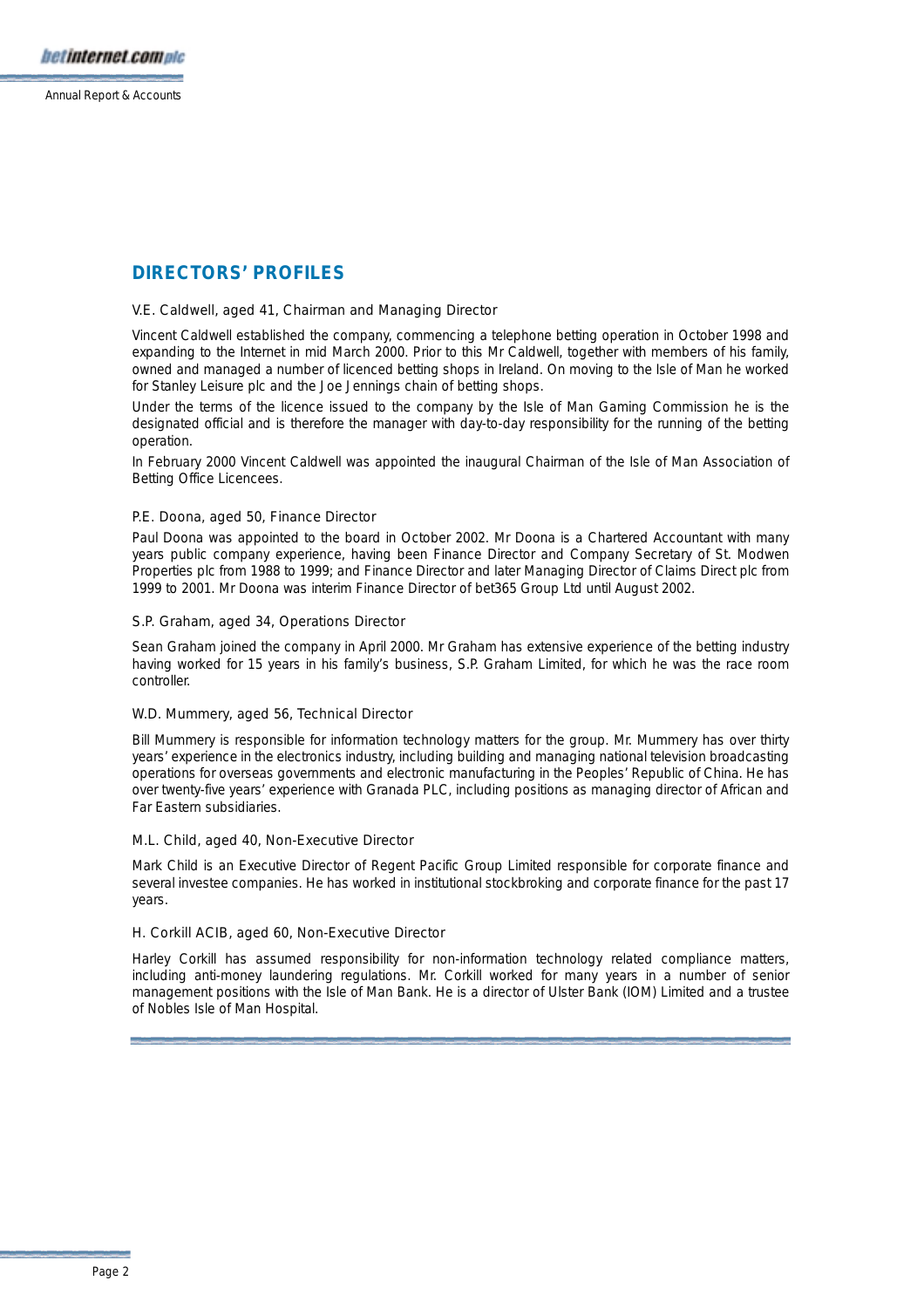# **CHAIRMAN'S STATEMENT**

#### Introduction

I am pleased to report upon a year of solid progress for your company during which the controlled organic growth of the business and the board's strategy of moving towards more stable markets were substantially underpinned by two successful fund raising exercises. Accordingly, the company is now strongly placed to achieve its aim of establishing a long - term and profitable presence in the global gaming market.

#### Overview of Results

Turnover, including the group's share of joint ventures, was £53.01m an increase of 9.2% compared with the previous year (£48.54m). More importantly, the mix of business changed substantially with the turnover from Internet and pari - mutuel gaming accounting for 74% of group turnover compared with 18.5% in the previous year. Customer accounts were 23,795 at the period end, an increase of 188% during the year.

Gross profit increased by 139% to £2.87m (2001 : £1.20m), representing 5.5% of turnover (2001 : 2.5%). The gross margin on bets taken over the internet was 6.24% compared with 3.26% for bets taken via the call centre, vindicating the board's decision to focus on the former.

After taking account of administration expenses, the company's share of the operating loss in its Euro Off-Track joint venture, and interest, the deficit for the period reduced to £1.98m (2001 : loss of £2.32m). The basic and diluted loss per share was 2.33p (2001 : loss of 2.96p).

#### **Strategy**

It remains the board's intention to selectively grow your company's presence in the global Internet and pari mutuel gaming markets and maintain its current level of activity in respect of its telephone operations. In this way it aims to establish a less volatile income stream.

The board believes it inevitable that a process of consolidation will take place in the sector. Accordingly, the company is actively seeking opportunities by way of acquisition or partnership which are consistent with its overall strategic aims.

#### **Regulation**

As a result of the company's location in the Isle of Man it operates in a regulatory system which recognizes the legitimacy of the Internet as a way of transacting business globally.

Unfortunately, the position is less clear - cut in other territories, including, importantly, the USA. In view of this continuing uncertainty, the board took the decision to close all US fixed odds betting accounts during the year. It still remains your board's view, however, that there will be an eventual move by the US authorities towards the legalisation of gaming via the Internet. By operating in a transparent manner, within a well regulated environment, your company is well placed to participate in that market when, and if, the opportunity arises.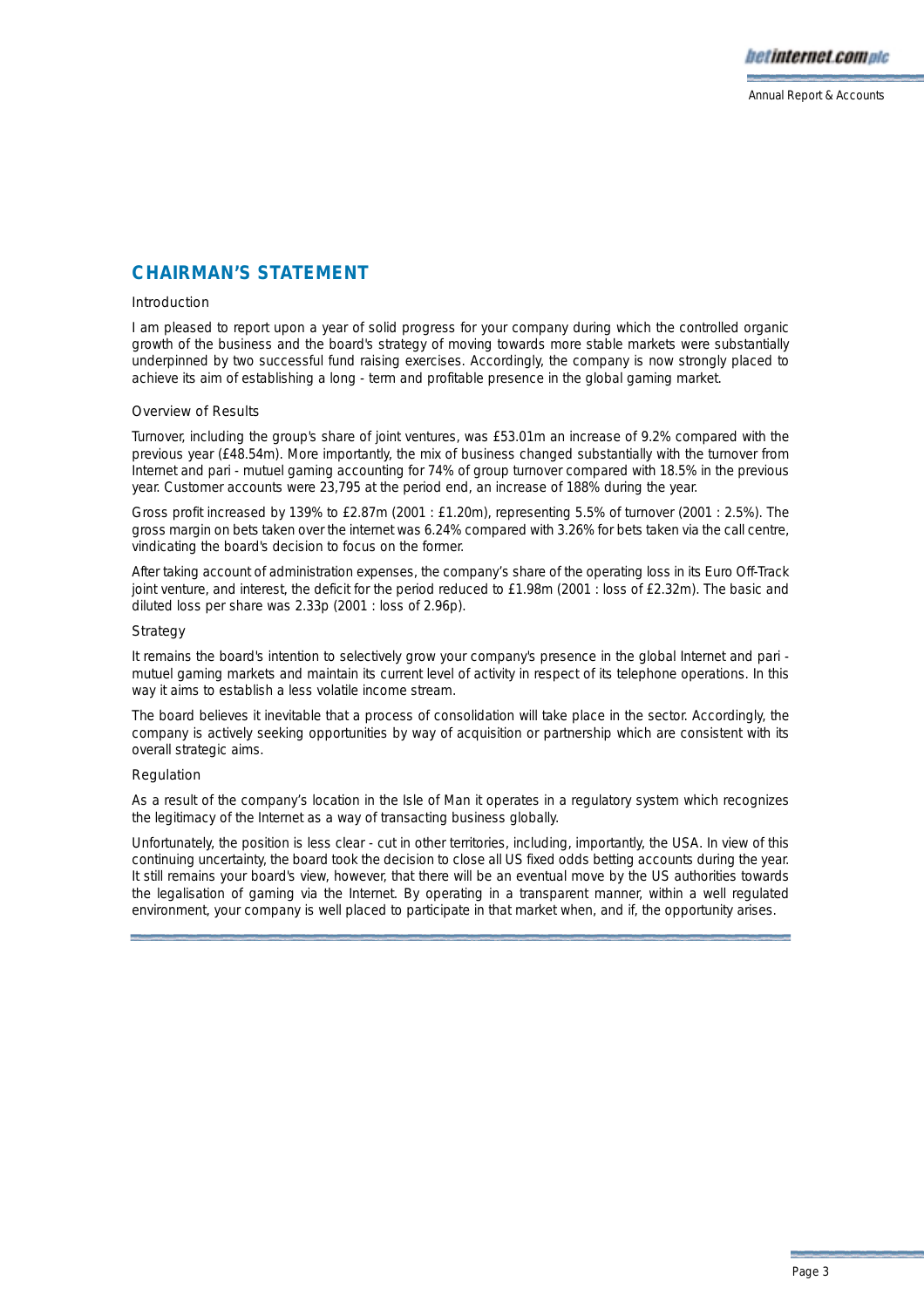

# **CHAIRMAN'S STATEMENT (CONT.)**

#### Corporate Matters

As mentioned above, by way of separate subscription and placing agreements, your company has raised additional equity, net of expenses, of £3.7m. Of this amount, £800,000 was received after the period end and a further £800,000 is due to be received in December 2002 subject to satisfying warranties contained in the subscription agreement. Your company also declared a bonus issue of 1 warrant for every 4 shares held by existing and subscription shareholders at the date of the subscription agreement. The warrants are listed on AIM and may be exercised during a period of three years following their issue. At the time of the placing agreement, WIlliams de Broe were issued with warrants over 312,500 ordinary shares at a price of 16p. These warrants may be exercised at any time prior to May 2007.

Further details of warrants issued during the period and outstanding at 31 May 2002 are included in Note 12 on page 27.

We recently announced the resignation from the board of Pat Flanagan, Operations Director, and David Craine, Finance Director. Pat and David both made significant contributions to the establishment and growth of the company and I thank them for their efforts. I am delighted that David will continue to assist the company as Company Secretary. Paul Doona replaces David as FInance Director and has a wealth of public company experience including considerable exposure to the leisure and gaming sectors. Sean Graham, who joined the company in April 2000, will have responsibility for Operations and Trading.

Your board was pleased to announce the appointments of WIlliams De Broe as nominated advisor and broker to the company and KPMG Audit LLC as auditors. We look forward to a long and fruitful relationship with both organisations and thank Capital International Ltd, Insinger English Trust and Deloitte & Touche for their previous support.

#### **Prospects**

Your company entered the new financial year well funded and having achieved a number of its strategic objectives. The Football World Cup held in June 2002 provided further impetus to both turnover and customer accounts, a trend which has continued with the commencement of the new European Soccer Season.

I am confident therefore that the current financial year will see a continued improvement in turnover, margin and cash generation.

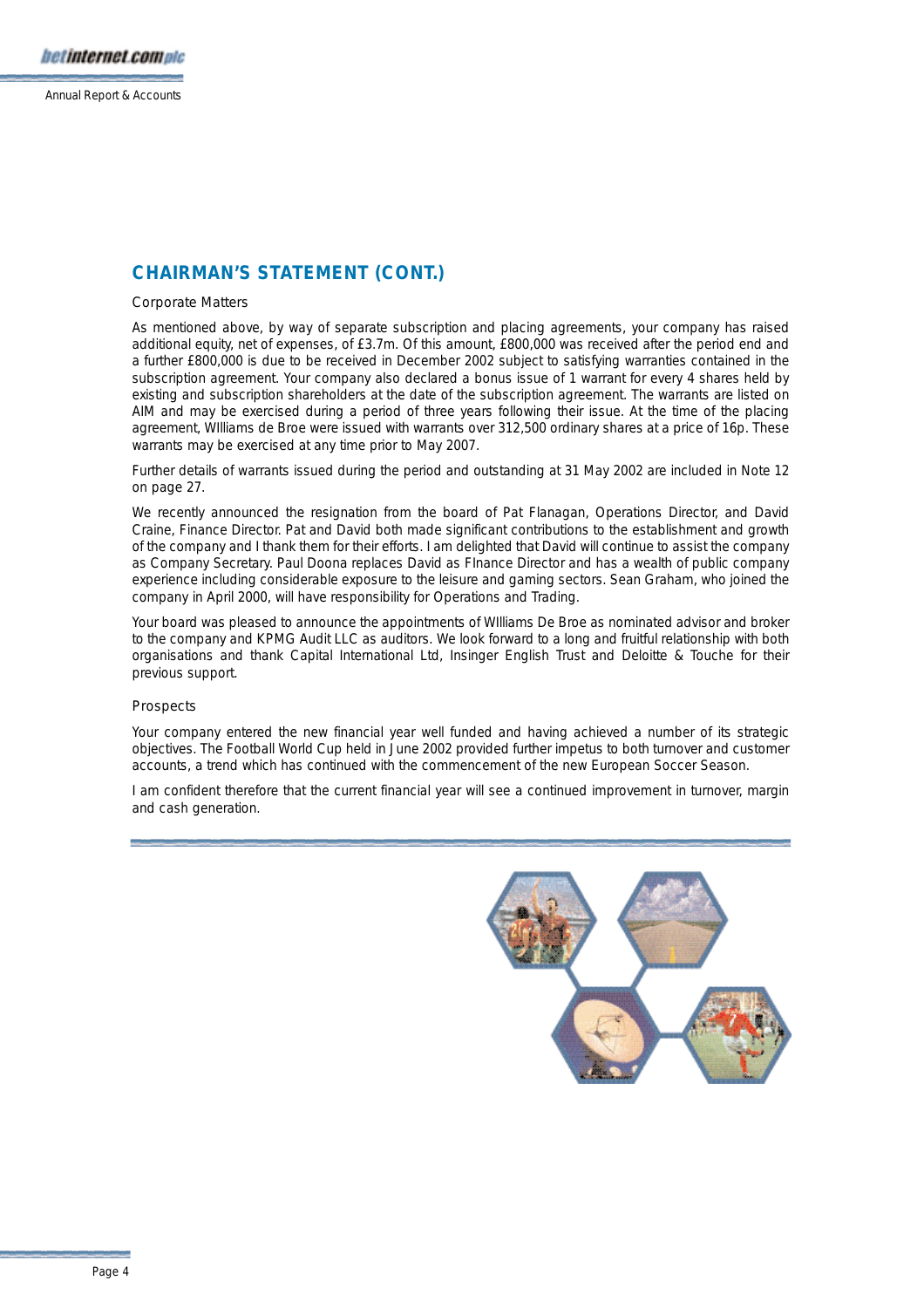# **OPERATIONAL REVIEW**

#### INTRODUCTION

The twelve months ended 31 May 2002 represented a year of solid progress for betinternet. As with many of our peers, we have yet to reach the 'holy grail' of consistent monthly profit and positive cash flow; but we met or exceeded all of our strategic objectives and improved upon our business Key Perfomance Indicators in all areas. Accordingly we remain confident that by continuing to grow in a controlled manner whether by way of organic growth, business combination, or an amalgam of the two, the company will, in the short-term, achieve consistent profitability and cash generation.

Our business model has high operational gearing and we aim to benefit from the significant economies of scale inherent in it.

#### REVIEW OF OPERATIONS

The key strategic objective achieved during the year was to grow the Internet sportsbook whilst managing a reduction in emphasis on call centre operations; the latter being relatively more costly from an operational point of view and contains far greater liability management issues.

Telephone betting tends to attract a more professional gambler, whilst the Internet is an attractive medium for the 'fun' gambler seeking to enhance his or her leisure experience.

The successful achievement of this objective can be illustrated by the increase in Internet turnover from £8.99m in 2001 to £38.67m in 2002 – a 330% increase. At the same time, by positive management, we were able to reduce telephone-betting turnover from £39.55m in 2001 to £13.95m in 2002 – a 65% reduction. Importantly, however, the margins from both operations improved. The Internet operation achieved a gross margin percentage, after betting duty, of 6.24% compared with 4.83% in the previous year. This provided a gross profit, after betting duty paid, of £2.41m compared with £0.43m in the previous year. The telephone operation on the other hand, produced a reduced gross profit of £0.46m compared with £0.76m in the previous year. Gross margin, after betting duty paid, increased, however, to 3.26% compared with 1.93% in the previous year.

#### Internet Operations

In addition to the increase in turnover and margin mentioned above, other KPIs were also positive.

Customer accounts, which at the date of this report are 32,154, increased to 23,795 during the year under review compared with 8,262 at the previous year-end. Of the new accounts opened, 4,900 came from Asia and 3,100 from the U.K., the latter with minimal U.K. marketing.

The Far East continues to be betinternet's strategically most important market with 69% of Internet turnover coming from that region. The U.K. accounted for 6% of turnover and the rest of the world, predominantly Europe, accounted for the balance of 25%. Our spread of business can be seen, however, by the fact that we serve customers in around 140 countries.

Growth in turnover from the Far East has more than compensated for the loss in activity caused by the board's decision to close all USA fixed odds betting accounts. Whilst, we consider that the USA market will eventually move towards a regulated online regime, we believe that our decision to withdraw from that market was a correct one. In the meantime, we believe that further growth will come from the markets we currently serve, although we continually review the targeting and emphasis of our marketing in those markets which we believe are under exploited.

Increased emphasis on the U.K. remains a medium-term possibility. We are currently unable to market directly into the U.K. and our penetration is, therefore, limited. Marketing is the most important element in building customer traffic and in order for betinternet to market into the U.K. we would need to establish a U.K. presence and pay the U.K. betting duty on U.K. bets. The board's view is that currently the costs associated with such a move outweigh the benefits, but the matter will be kept under review.

Our turnover growth has also been fuelled by our specialism in soccer betting and our flexibility in offering a range of 'exotic' bets to our target customer – the young, low stakes gambler, seeking to enhance his or her leisure experience.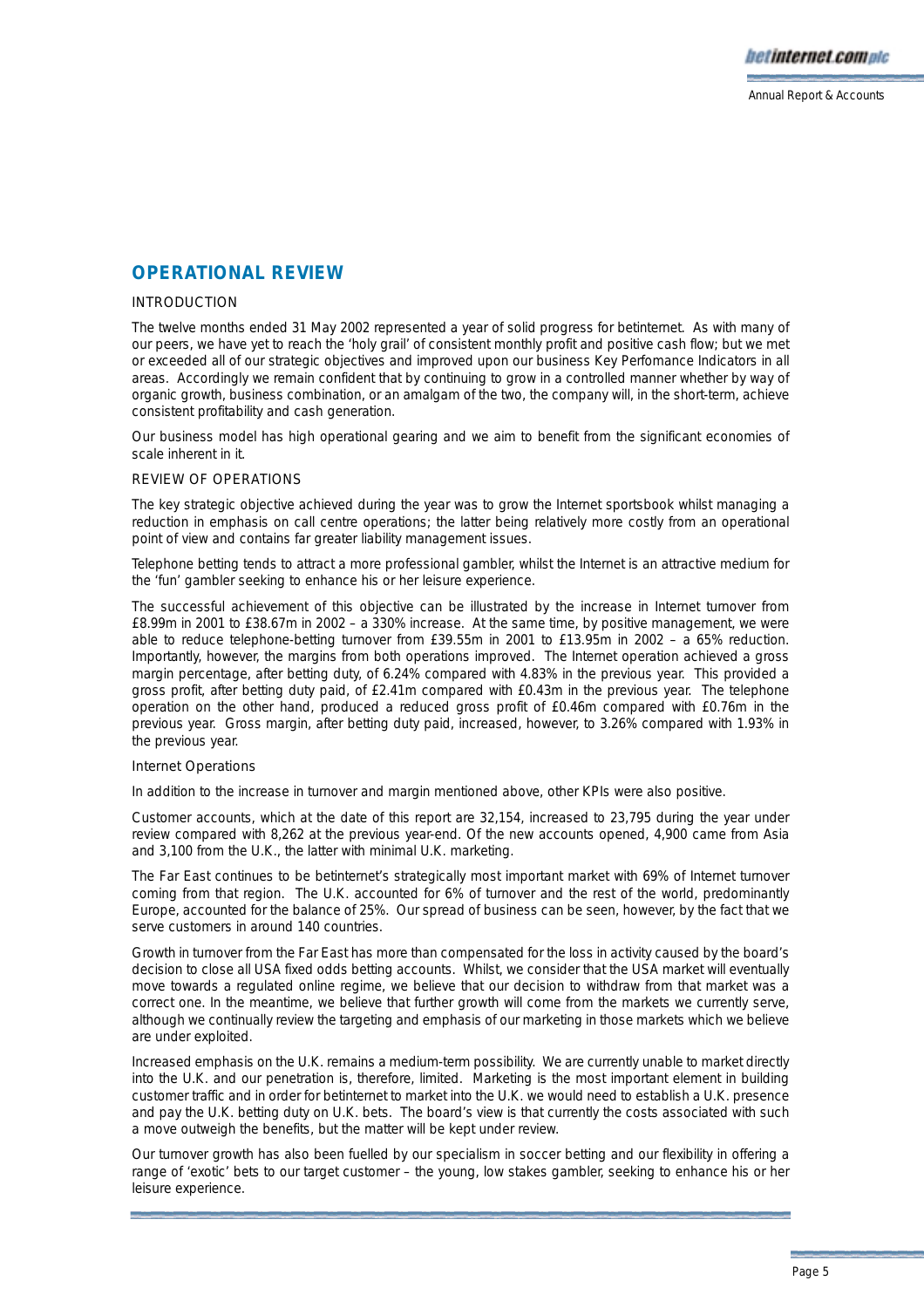# **OPERATIONAL REVIEW**

Soccer now accounts for approximately 78% of Internet turnover, with the next most popular sports being American Sports, which have a combined 19% of turnover. Tennis and Golf are the next most popular, measured by size of turnover. In addition, the company regularly offers odds on up to 20 other sports.

Amongst the 'exotic' bets on offer is 'Asian Handicaps' a form of handicap betting on soccer matches, which appeals to our customer base, not only in Asia, but also world-wide.

In addition to customer and turnover growth, other key performance indicators such as the cost of acquiring customers and average revenue per customer have improved, as illustrated below:

|                   | Average Revenue<br>per Customer |       | Cost of Acquiring<br><b>Customers</b> |      |
|-------------------|---------------------------------|-------|---------------------------------------|------|
|                   | 2002                            | 2001  | 2002                                  | 2001 |
| <b>Far East</b>   | 4.500                           | 1,800 | 33                                    | 88   |
| Rest of the World | 3,122                           | 2.171 | 30                                    | 44   |
| United Kingdom    | 1,305                           | n/a   | 16                                    | n/a  |

#### 2002 Soccer World Cup

A considerable amount of marketing effort was directed towards this event, the results of which will be felt in the current financial period. Whilst the event proved to be a financial success for the company, its success will also be measured by customer retention and improved brand awareness. In this regard, we have been averaging 1,300 account openings per month in the current financial year.

#### **Technology**

Further development of our technical infrastructure was undertaken during the year, in particular during the build up to the World Cup. This significantly increased our handling capacity for deposit transactions, concurrent visitors to our site and 'bets per second'. Indeed, the resilience of the system was demonstrated by the fact that we handled more than 10,000 bets per day during the tournament. As well as growing our systems 'vertically' we invested substantially to increase the resilience of our systems. In this regard we were able to deliver 99.9% availability of our platform to clients during the period. We also rolled out a major revamp of our software in advance of the World Cup, which delivered further improvements for the customer in functionality, navigation and transactability.

Enhancements to our on-line banking systems have delivered increased security and anti-fraud measures for the company, and delivered a 6 second transaction processing time for our customers. The payment solutions employed by the company have continued to prove their worth in a cost effective manner.

We remain committed to the use of leading edge technology as a means of strengthening customer relationships and new product generation.

#### Telephone Operations

As reported elsewhere, the company has successfully managed a reduction in its call centre operations. We now offer odds to a manageable core of customers, well known to us, from whom we are able to deliver a satisfactory margin at considerably less cost than was previously the case.

We intend to continue with this fixed-odds operation at its current level of activity for the foreseeable future.

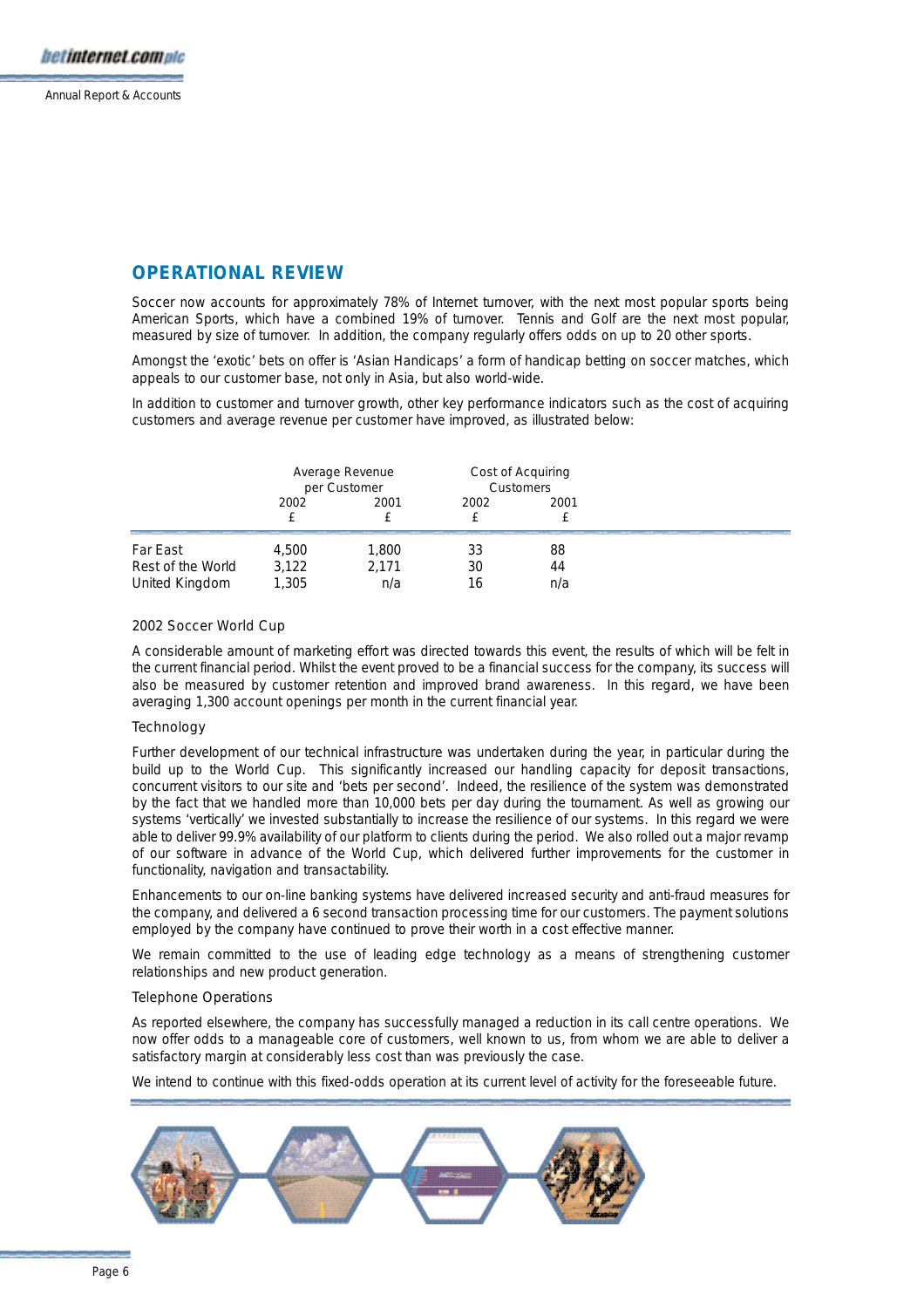# **OPERATIONAL REVIEW**

#### Euro Off-Track

This 50/50 partnership with US Off-Track Inc. has proved to be a technical success as we have demonstrated our ability, through the use of the Amtote Spectrum 'Super Hub', to accept wagers from B2C customers and then transmit these wagers to 'host' tracks, thus allowing customers to participate in global totalisator pools. We are also able to offer a similar service to B2B customers. In addition, we successfully trialled our ability to transmit live pictures from Irish tracks into the United States during the Irish Greyhound Derby held in September 2002. The potential of this offering is demonstrated by the hub's ability to handle 29 million bets per hour and host up to 50 betting communities.

However, progress measured by customer account opening and activity, and the establishment of businessto-business relationships has been slower.

Our current focus therefore is to exploit the potential afforded by our ability to 'co-mingle' wagers into 54 thoroughbred, greyhound, harness and Jai Alai tracks in the USA and Ireland, 20 of which are on an exclusive basis. We are concentrating our efforts on building up relationships both with content providers and with outlets which have access to content, but which are unable to participate directly in host track pools.

An example of the former is our recent collaboration with Gaming Insight Plc who own GoBarkingMAD Ltd, a greyhound information site that uses the Sky platform to offer live greyhound races to its viewers. Under this short-term agreement, which we hope to extend and use as a model for further agreements with providers, GoBarkingMAD viewers have had access to our exclusive Irish greyhound racing content from Shelbourne Park and Harold's Cross. The aim is that viewers, who can currently participate in the host track pools via www.euroofftrack.com will, in due course, be able to participate directly into the same pools via the interactive television platform and by telephone. In order to facilitate this we are developing a cash wagering interface into the Euro Off-Track tote hub mentioned above which, in addition to the access it will give betinternet's customers to global pools, will provide all B2B partners with the ability to 'co-mingle' wagers and participate directly in the pools of host tracks.

An example of how we intend to use the hub technology to develop B2B relationships is our proposed venture with Artax Gaming Consultants Inc of Oklahoma, by which Artax will forward wagers placed by its customers to Euro Off-Track for onward transmission and participation in event pools.

Despite its slow progress, the board continues to see great potential for this operation, which offers access to much larger pools and, therefore, dividends, to customers and a risk-free revenue stream to betinternet.

#### ANTI MONEY LAUNDERING

The company is located in a well-regulated jurisdiction, which supports the use of the Internet for business transactions both locally and on a global basis.

We support our Government's efforts to ensure that customers can transact with Isle of Man based companies with the utmost confidence. On our part, we aim to ensure that we will only transact with customers of integrity. Accordingly, under the direction of Harley Corkill, one of our non-executive directors, and with external expert support, we have committed to a programme of continuing education for all staff against the threat of money laundering.

#### THE FUTURE

betinternet's ambition is to establish itself as a respected, integrated, e-gaming company, operating on a global basis. The board believes that the ingredients which will drive market growth are still in place and the company has the management strength and experience to deliver that ambition.

The immediate aim is to achieve consistent monthly profit and cash generation. This will be achieved by concentrating on growing the core Internet based sportsbook to achieve critical mass and by establishing a small number of key relationships for our tote operations.

Growth can be achieved organically by the careful targeting of marketing spend, but could be aided by opportunistic acquisitions or joint ventures.

The achievement of critical mass will allow expansion into new gaming activities and into new territories such as Latin America, Australasia and Canada. We will continue to monitor and review our options in relation to both the U.S.A. and U.K.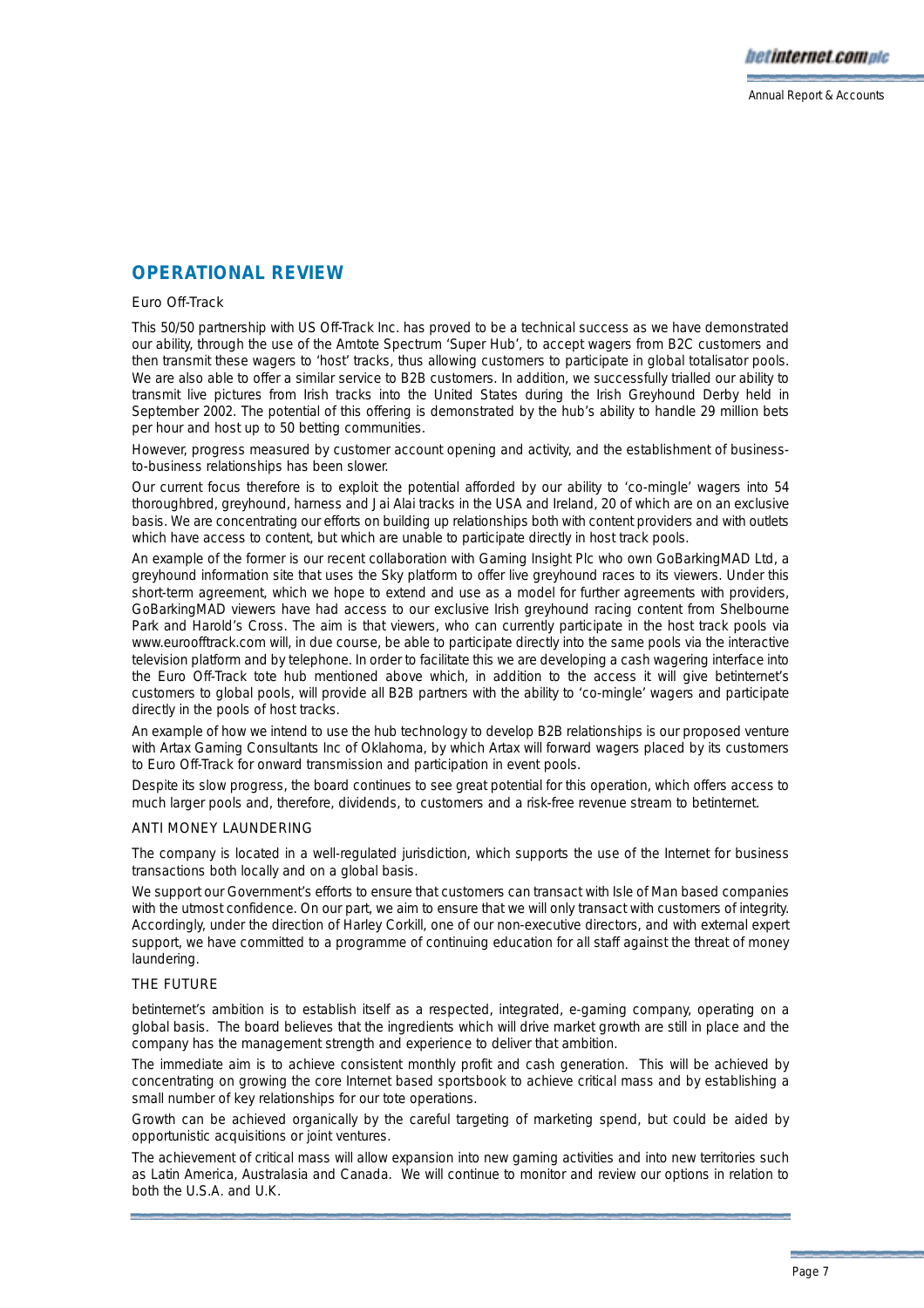# **DIRECTORS' REPORT**

The directors present their report and the audited financial statements for the year ended 31 May 2002.

#### ACTIVITIES

The company holds a Betting Office Licence issued by the Isle of Man Government and has operated an international telephone betting service since October 1998 and an on-line Internet betting service since 17 March 2000. In order to avail itself of the preferential rate of betting duty applicable to "international telephone bets" the company undertook not to accept bets from persons resident either in the Isle of Man or the United Kingdom. Following changes in the United Kingdom duty regime, these restrictions were relaxed from April 2001 onwards so that the company now accepts bets from persons resident in the United Kingdom, but still cannot accept bets from Isle of Man residents. The company's licence is renewable annually with the next renewal due at 31 May 2003.

#### RESULTS AND DIVIDENDS

The financial results are shown on pages 14 to 31. The directors do not propose the declaration of a dividend (2001: £nil). The loss for the year has been transferred to reserves.

#### POST BALANCE SHEET EVENTS

Under the terms of the subscription agreement referred to in note 12 on page 26, on 10 June 2002 8,000,000 new ordinary 1p shares were issued for a total cash consideration of £800,000. In addition, 2,000,000 bonus warrants were issued to subscribe for 1 new ordinary 1p share at 12p per share.

Also under the subscription agreement, within 12 months of the EGM held on the 10 December 2001 and conditional on there being no material breach of the warranties contained in the subscription agreement, subscriptions will be made for a further 8,000,000 new ordinary 1p shares issued at 10p per share, for a consideration of £800,000. At such time 2,000,000 bonus warrants will be issued to subscribe for 1 new ordinary 1p share at 12p per share.

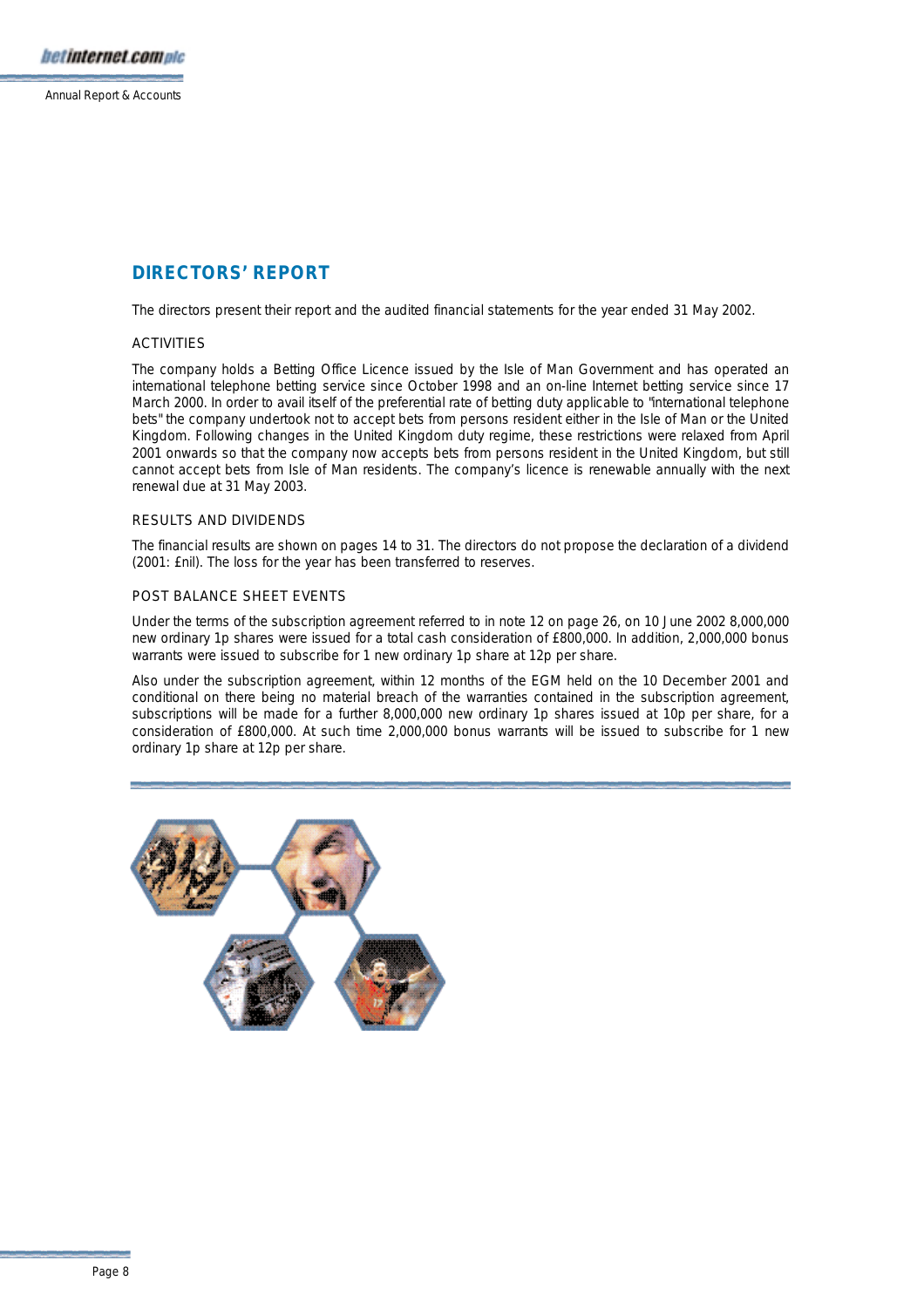

# **DIRECTORS' REPORT**

#### DIRECTORS

The present directors of the company are as set out on page 1. Changes to the board of directors since the publication of the previous annual report are as follows:

|                | Appointed        | Resigned       |
|----------------|------------------|----------------|
| M.L. Child     | 10 December 2001 |                |
| P.F. Doona     | 10 October 2002  |                |
| D.P. Craine    |                  | 30 August 2002 |
| P. M. Flanagan |                  | 30 August 2002 |

As at 31 May 2002 the directors' interests in the shares and share options of the company were as follows:

|                                           | Ordinary shares<br>of 1p each |             |             | Options over ordinary<br>shares of 1p each | Bonus warrants over ordinary<br>shares of 1p each |             |
|-------------------------------------------|-------------------------------|-------------|-------------|--------------------------------------------|---------------------------------------------------|-------------|
|                                           | 2002<br>No.                   | 2001<br>No. | 2002<br>No. | 2001<br>No.                                | 2002<br>No.                                       | 2001<br>No. |
| V.F. Caldwell                             | 15,864,967                    | 15.633.500  | 300,000     | 300,000                                    | 2,102,508                                         |             |
| M.L. Child                                | 1.150.000                     | N/A         |             | N/A                                        | 287.500                                           |             |
| S.P. Graham                               |                               |             | 500,000     | 500,000                                    |                                                   |             |
| H. Corkill                                | 21.600                        | 21.600      | 100,000     | 100.000                                    | 5.400                                             |             |
| W.D. Mummery                              |                               |             | 500,000     | 500.000                                    |                                                   |             |
| D P Craine<br>(Resigned 30 August 2002)   | 200,000                       | 200.000     | 100.000     | 100,000                                    | 50,000                                            |             |
| P M Flanagan<br>(Resigned 30 August 2002) |                               |             | 1.000.000   | 1.000.000                                  |                                                   |             |

The exercise price of the options is 1.0p per share in respect of those held by W.D. Mummery and 23.15p in respect of other directors.

No changes to directors' interests have occurred since 31 May 2002.

The directors had no beneficial interests in the shares of any of the company's subsidiaries.

P.E. Doona and M.L. Child were appointed to the board following the last annual general meeting and accordingly stand for re-election.

In accordance with the Articles of Association, H. Corkill retires by rotation and, being eligible, offers himself for re-appointment.

#### Directors Liability Insurance

The company does not maintain insurance cover for directors liability in relation to the group, however it is proposed such cover will be obtained following the publication of this Report.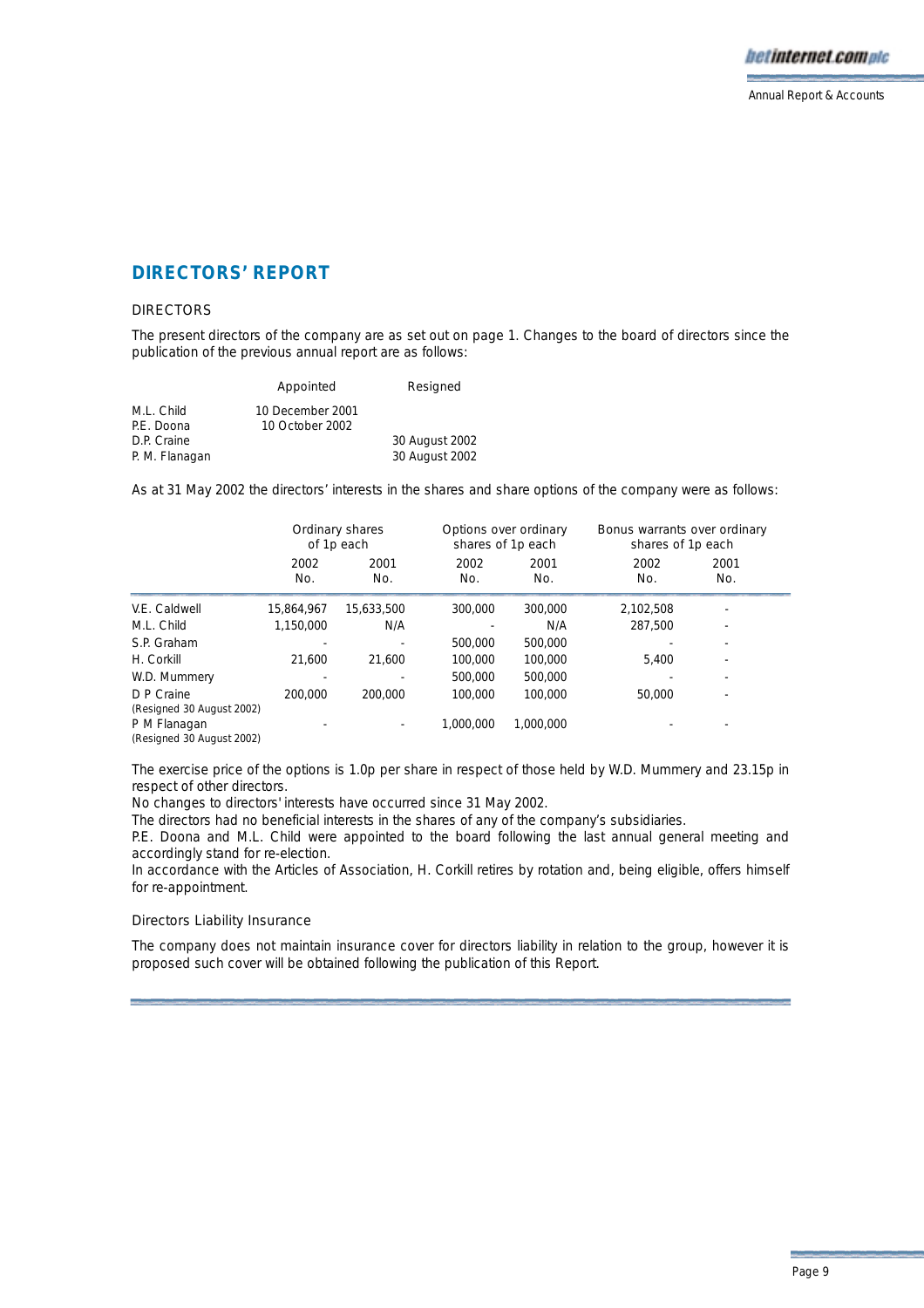

# **DIRECTORS' REPORT**

#### SUBSTANTIAL INTERESTS

In addition to directors' interests, the company had been advised on 11 November 2002 of the following notifiable shareholdings in excess of 3%:

|       | Number of Ordinary |
|-------|--------------------|
| %     | <b>Shares</b>      |
| 16.10 | 17,500,000         |
| 13.81 | 15.015.068         |
| 12.23 | 13.293.500         |
| 4.54  | 4.937.600          |
| 4.14  | 4.500.000          |
|       |                    |

Jennifer Caldwell is a sister of a director of the company, V E Caldwell. Shares held by Diplomat Trust Company Limited are held for the benefit of Caldwell family members and trusts, whilst the shares held by Mill Properties Limited represent a family related shareholding of the Caldwell family.

#### SUPPLIER PAYMENT POLICY

It is group policy to agree and clearly communicate the terms of payment as part of the commercial arrangements negotiated with suppliers and then to pay according to those terms based upon the timely receipt of an accurate invoice.

#### AUDITORS

KPMG were appointed as auditors by the directors during the year. Subsequent to the period-end KPMG have indicated that a limited liability company, KPMG Audit LLC, is to assume responsibility for certain aspects of their audit business. Accordingly, KPMG have resigned and the directors have appointed KPMG Audit LLC in their place. KPMG Audit LLC being eligible, has expressed its willingness to continue in office in accordance with Section 12(2) of the Isle of Man Companies Act 1982.

Approved by the board of Directors and signed on behalf of the board D.P. Craine - Secretary 11 November 2002

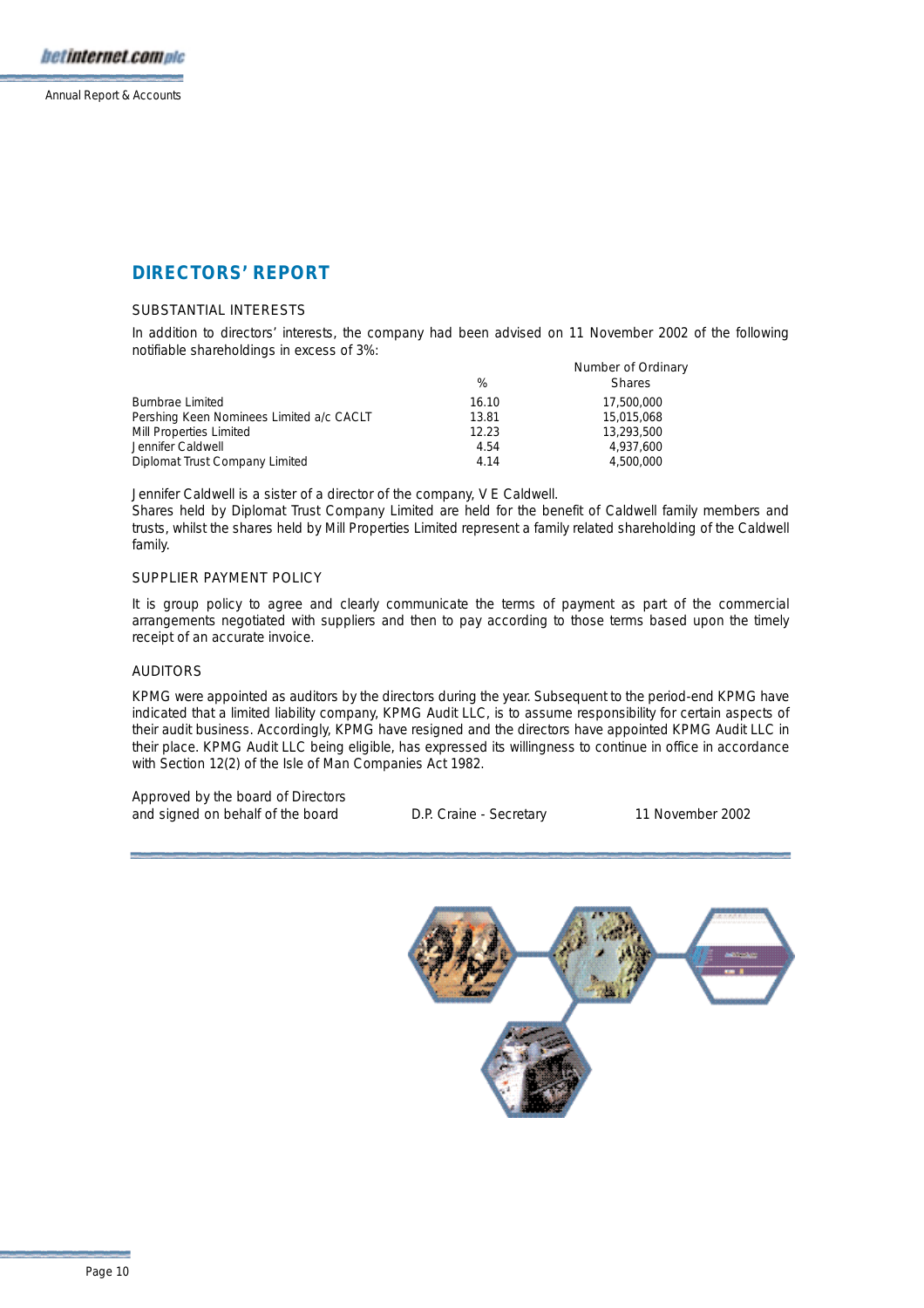# **CORPORATE GOVERNANCE**

In June 1998 the Hampel Committee and the London Stock Exchange published the Combined Code on corporate governance. This combines the Cadbury Code on corporate governance, the Greenbury Code on directors' remuneration and new requirements arising from the findings of the Hampel Committee. The Combined Code contains recommendations for best practice focusing on control and reporting functions of the board.

Although the company's securities have been admitted on to the Alternative Investment Market and the company is not required to comply with the Combined Code, the board is committed to ensure that betinternet complies with the principles of good corporate governance. In doing so the board monitors the company's established procedures and continues, so far as possible, to comply with the Code to the extent that it is appropriate for the size and stage of development of the company.

The board has established audit and remuneration committees and has recently established a nominations committee comprising the chairman and the non - executive directors. The nominations committee will seek to appoint a non executive chairman who is expected to be appointed to the audit and remuneration committees. The appointment of a non executive chairman would allow for the separation of the role of chairman and managing director.

The audit committee, at present comprises Mr H Corkill (Chairman) and Mr M.L. Child. The Finance Director attends meetings at the invitation of the committee. The role of the committee is to assist the board in discharging its responsibilities for accounting policies, internal controls and financial reporting.

The remuneration committee, presently comprising Mr M.L. Child (Chairman) and Mr H. Corkill, recommends to the board terms and conditions, including annual remuneration, for executive directors and senior management. Mr V.E. Caldwell attends meetings at the invitation of the committee, but does not participate in the determination of his own remuneration which is set following discussion with the executive directors.

The company is incorporated in the Isle of Man and complies only with the requirements of that jurisdiction regarding the disclosure of directors' remuneration. Details of directors' share options are included in the directors' report.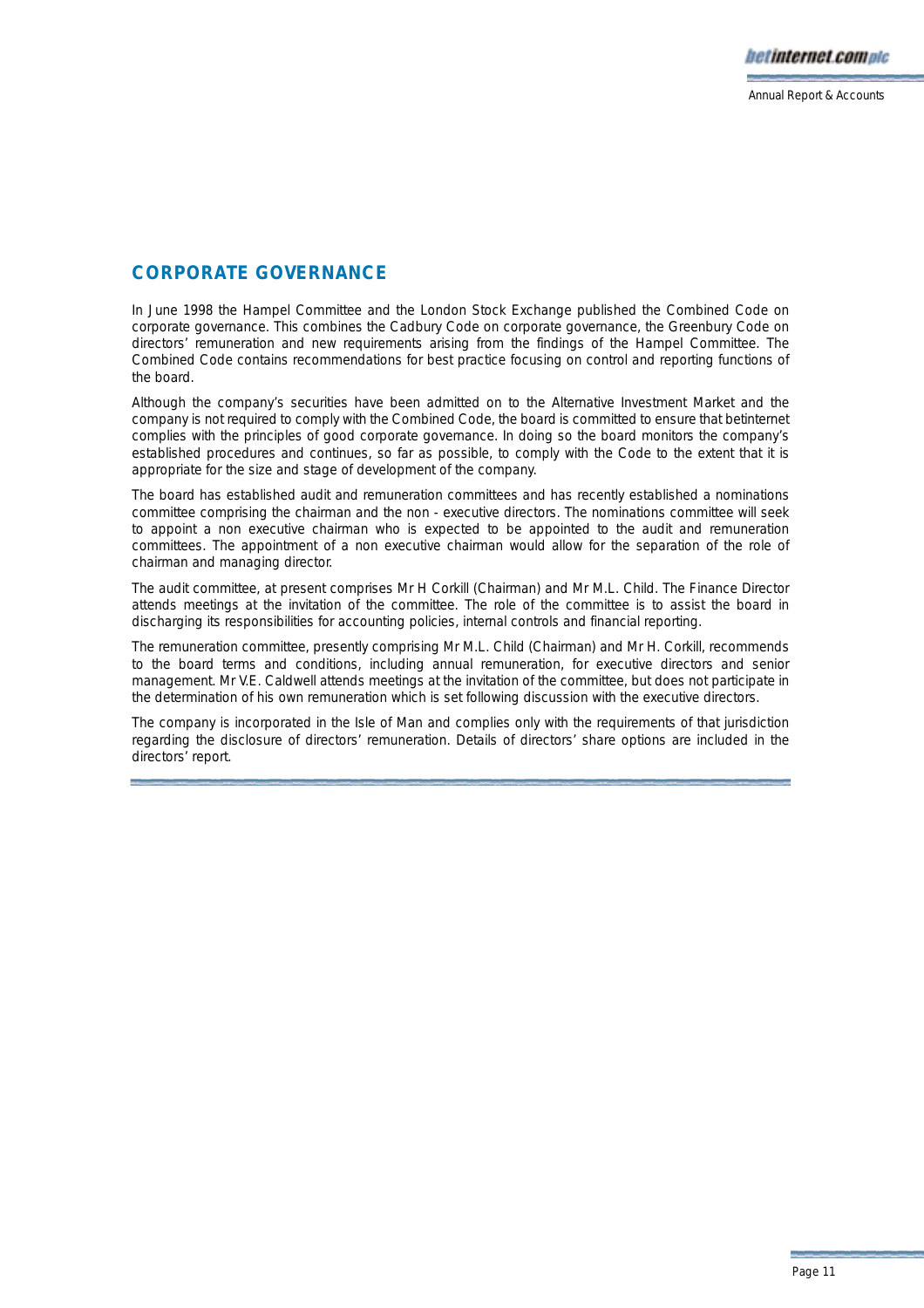

# **STATEMENT OF DIRECTORS' RESPONSIBILITIES**

Company law requires the directors to prepare financial statements for each financial period which give a true and fair view of the state of affairs of the company and the group as at the end of the financial period and of the profit or loss of the group for that period. In preparing those financial statements, the directors are required to:

- select suitable accounting policies and then apply them consistently;
- make judgements and estimates that are reasonable and prudent;
- state whether applicable accounting standards have been followed, subject to any material departures disclosed and explained in the financial statements; and
- prepare the financial statements on the going concern basis unless it is inappropriate to presume that the company and the group will continue in business.

The directors are responsible for keeping proper accounting records which disclose with reasonable accuracy at any time the financial position of the company and the group and to enable them to ensure that the financial statements comply with the Companies Acts 1931 to 1993. They have general responsibility for taking such steps as are reasonably open to them to safeguard the assets of the company and the group and to prevent and detect fraud and other irregularities.

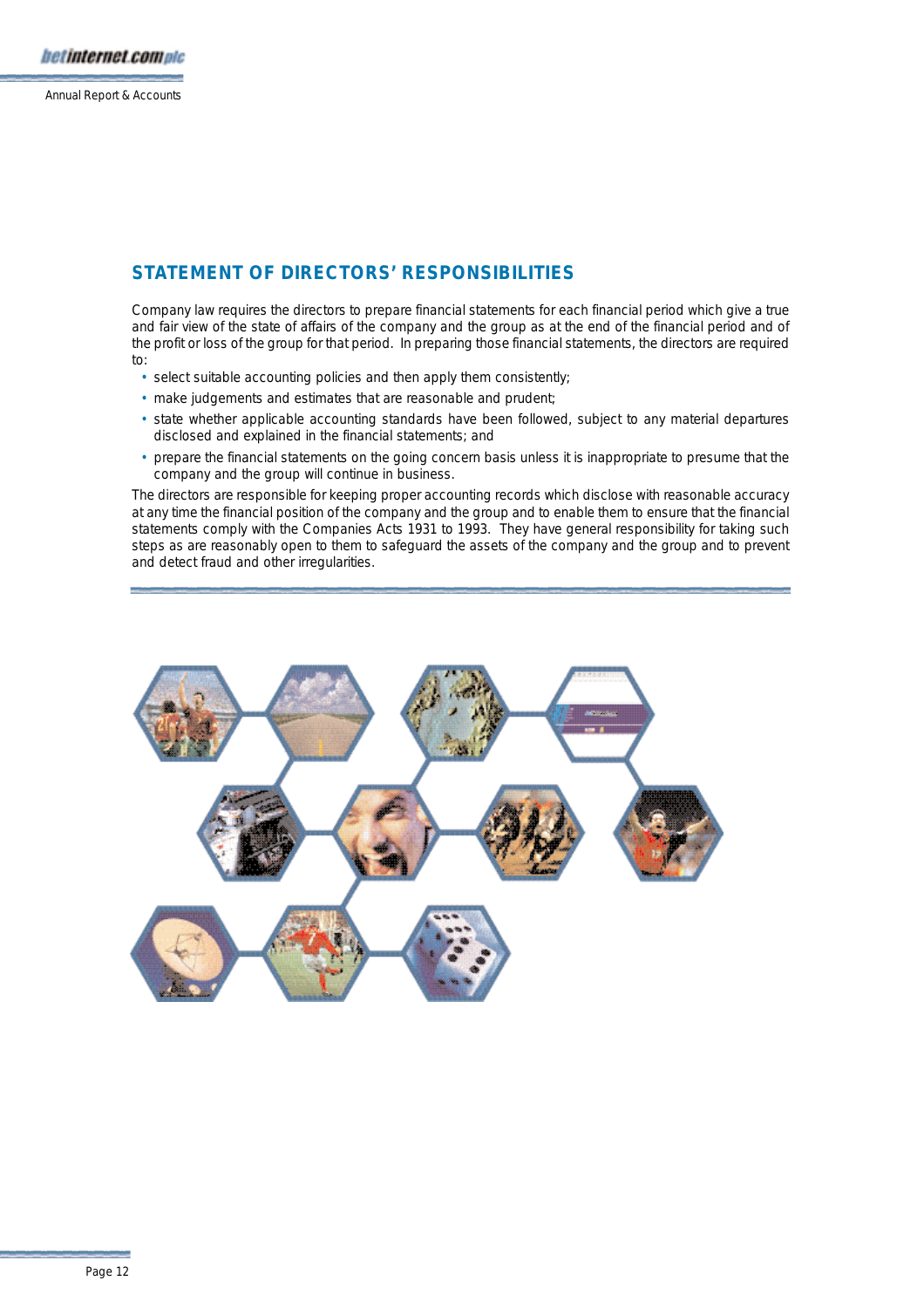# **REPORT OF THE INDEPENDENT AUDITORS, KPMG AUDIT LLC, TO THE MEMBERS OF betinternet.com plc**

We have audited the financial statements on pages 14 to 31.

#### Respective responsibilities of directors and auditors

The directors are responsible for preparing the Annual Report. As described on page 12, this includes responsibility for preparing the financial statements in accordance with applicable Isle of Man law and United Kingdom Accounting Standards. Our responsibilities, as independent auditors, are established in the Isle of Man by statute, the Auditing Practices Board, and by our profession's ethical guidance.

We report to you our opinion as to whether the financial statements give a true and fair view and are properly prepared in accordance with the Companies Acts 1931 to 1993. We also report to you if, in our opinion, the directors' report is not consistent with the financial statements, if the group has not kept proper accounting records, if we have not received all the information and explanations we require for our audit, or if information specified by law regarding directors' remuneration and transactions with the company is not disclosed.

We read the other information contained in the Annual Report and consider whether it is consistent with the audited financial statements. We consider the implications for our report if we become aware of any apparent misstatements or material inconsistencies with the financial statements.

#### Basis of opinion

We conducted our audit in accordance with Auditing Standards issued by the Auditing Practices Board. An audit includes examination, on a test basis, of evidence relevant to the amounts and disclosures in the financial statements. It also includes an assessment of the significant estimates and judgements made by the directors in the preparation of the financial statements, and of whether the accounting policies are appropriate to the Group's circumstances, consistently applied and adequately disclosed.

We planned and performed our audit so as to obtain all the information and explanations which we considered necessary in order to provide us with sufficient evidence to give reasonable assurance that the financial statements are free from material misstatement, whether caused by fraud or other irregularity or error. In forming our opinion we also evaluated the overall adequacy of the presentation of information in the financial statements.

#### *Going concern*

In forming our opinion, we have considered the adequacy of the disclosures in note 1 to the financial statements concerning the basis on which the financial statements have been prepared. Whilst we consider that this matter should be drawn to your attention, our opinion is not qualified in this respect.

#### Opinion

In our opinion the financial statements give a true and fair view of the state of affairs of the company and of the group as at 31 May 2002 and of the loss of the group for the year then ended and have been properly prepared in accordance with the Companies Acts 1931 to 1993.

KPMG Audit LLC, Chartered Accountants 13 November 2002 Heritage Court, 41 Athol Street, Douglas, Isle of Man IM99 1HN.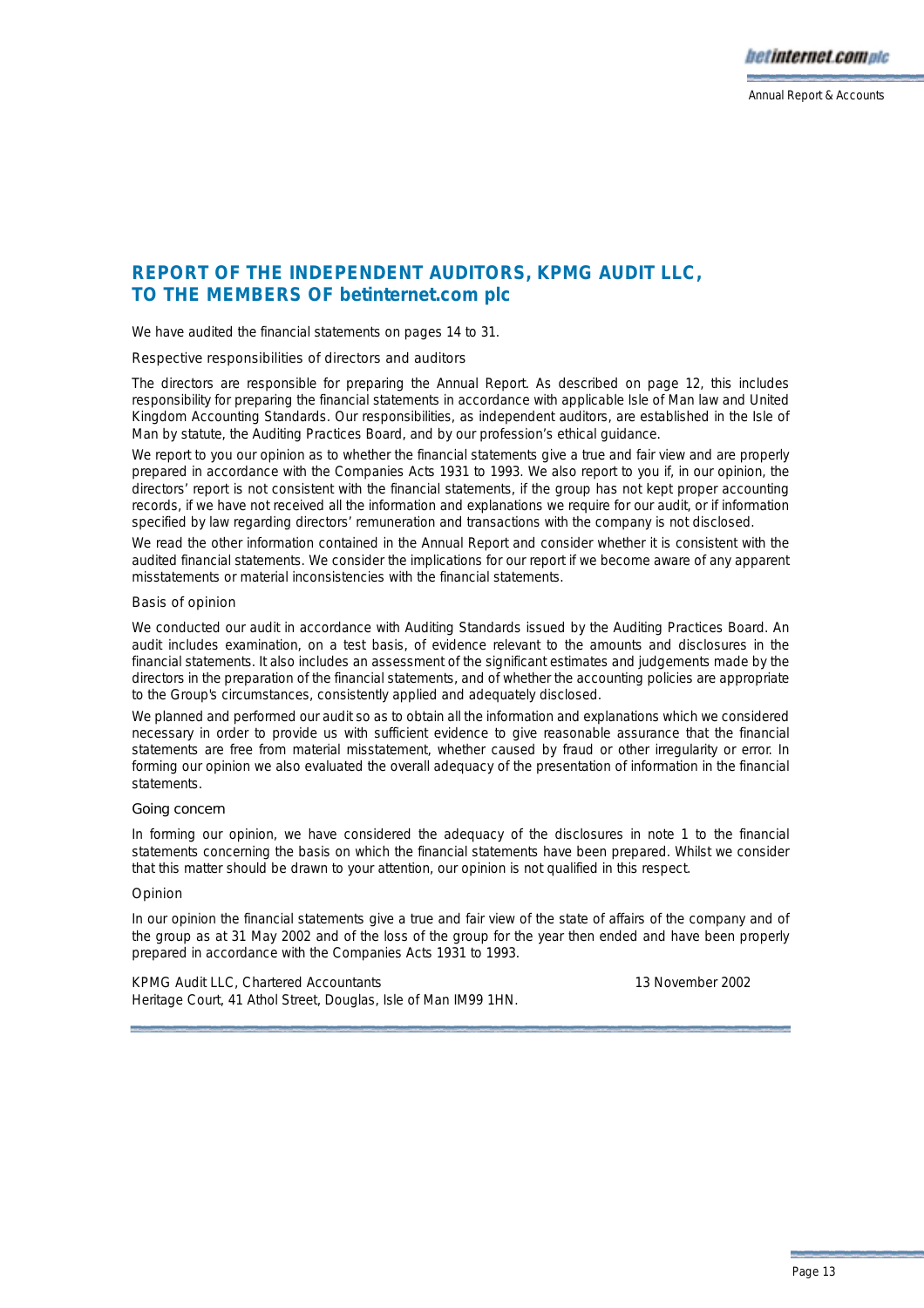

# **CONSOLIDATED PROFIT AND LOSS ACCOUNT**

Year Ended 31 May 2002

|                                                                                                                                                      | <b>Note</b>         | 2002<br>£                                                       | 2001<br>£                             |
|------------------------------------------------------------------------------------------------------------------------------------------------------|---------------------|-----------------------------------------------------------------|---------------------------------------|
| Turnover including share of joint venture<br>Betting stakes received<br>Internet<br>Telephone<br>Pari Mutuel<br>Less share of joint venture turnover | $\overline{2}$      | 38,672,608<br>13,953,019<br>384,776<br>53,010,403<br>(384, 776) | 8,985,227<br>39,551,612<br>48,536,839 |
| Total group turnover                                                                                                                                 |                     | 52,625,627                                                      | 48,536,839                            |
| Cost of sales<br>Winnings paid and bets laid off<br>Betting duty paid                                                                                | 2<br>$\mathfrak{D}$ | (49,626,900)<br>(130, 841)                                      | (47, 194, 317)<br>(146, 430)          |
| Gross profit<br>Administration expenses                                                                                                              |                     | 2,867,886<br>(4,560,419)                                        | 1,196,092<br>(3,579,270)              |
| Group operating loss                                                                                                                                 | 3                   | (1,692,533)                                                     | (2,383,178)                           |
| Share of operating loss in joint venture                                                                                                             |                     | (306, 178)                                                      | (8, 169)                              |
| Total operating loss including share of joint venture                                                                                                |                     | (1,998,711)                                                     | (2, 391, 347)                         |
| Interest receivable and similar income<br>Interest payable and similar charges                                                                       | 6                   | 17,477<br>(2, 877)                                              | 71,507<br>(384)                       |
| Loss on ordinary activities before<br>and after taxation and retained loss<br>for the year                                                           | 4,14                | (1,984,111)                                                     | (2,320,224)                           |
| Basic and diluted loss per share (pence)                                                                                                             | 5                   | (2.33)                                                          | (2.96)                                |

The directors consider that all results derive from continuing operations for both the current and prior year. A statement of total recognised gains and losses is not required as there were no recognised gains and losses other than the loss for the current year. This was also the case for the prior year.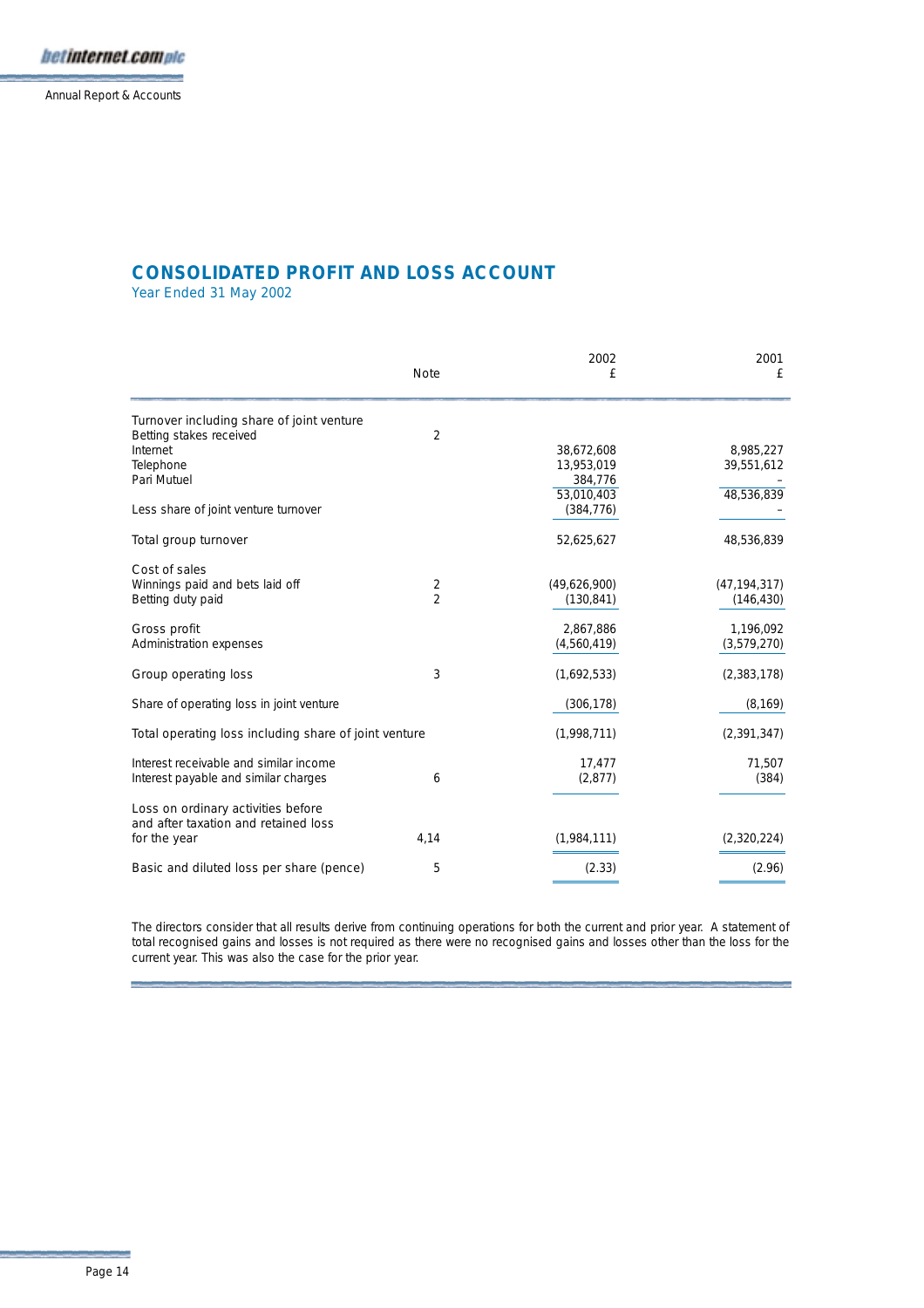

# **CONSOLIDATED BALANCE SHEET**

31 May 2002

|                                        | <b>Note</b> | 2002<br>£  | 2002<br>£   | 2001<br>£  | 2001<br>£     |
|----------------------------------------|-------------|------------|-------------|------------|---------------|
| <b>FIXED ASSETS</b>                    |             |            |             |            |               |
| Intangible assets                      | 7           |            | 498,088     |            | 377,739       |
| Tangible assets                        | 8           |            | 480,237     |            | 226,692       |
| Investments in joint ventures          | 9           |            |             |            |               |
| - Share of gross assets                |             |            |             | 131,943    |               |
| - Share of gross liabilities           |             |            |             | (130, 943) |               |
| - Share of net assets                  |             |            |             |            | 1,000         |
| Investments in associates              | 9           |            |             |            | 116,802       |
|                                        |             |            | 978,325     |            | 722,233       |
|                                        |             |            |             |            |               |
| <b>CURRENT ASSETS</b>                  |             |            |             |            |               |
| <b>Debtors</b>                         | 10          |            | 822,607     |            | 833,880       |
| Cash at bank and in hand               |             |            | 1,850,421   |            | 947,013       |
|                                        |             |            |             |            |               |
|                                        |             |            | 2,673,028   |            | 1,780,893     |
| <b>CREDITORS:</b>                      |             |            |             |            |               |
| amounts falling due within one year    | 11          |            | (2,463,218) |            | (1, 761, 573) |
| <b>NET CURRENT ASSETS</b>              |             |            | 209,810     |            | 19,320        |
| PROVISIONS FOR LIABILITIES AND CHARGES |             |            |             |            |               |
| Investments in joint ventures          | 9           |            |             |            |               |
| - Share of gross assets                |             | 86,009     |             |            |               |
| - Share of gross liabilities           |             | (391, 187) |             |            |               |
| - Share of net liabilities             |             |            | (305, 178)  |            |               |
| <b>NET ASSETS</b>                      |             |            | 882,957     |            |               |
|                                        |             |            |             |            | 741,553       |
| <b>CAPITAL AND RESERVES</b>            |             |            |             |            |               |
| Called up share capital                | 12          |            | 1,006,870   |            | 783,296       |
| Share premium                          | 12,13       |            | 5,519,720   |            | 3,617,779     |
| Profit and loss account                | 13          |            | (5,643,633) |            | (3,659,522)   |
| <b>EQUITY SHAREHOLDERS' FUNDS</b>      | 14          |            | 882,957     |            | 741,553       |
|                                        |             |            |             |            |               |

These financial statements were approved by the board of directors on 11 November, 2002

Signed on behalf of the board of directors

| V F Caldwell    | P F Doona |
|-----------------|-----------|
| <b>Director</b> | Director  |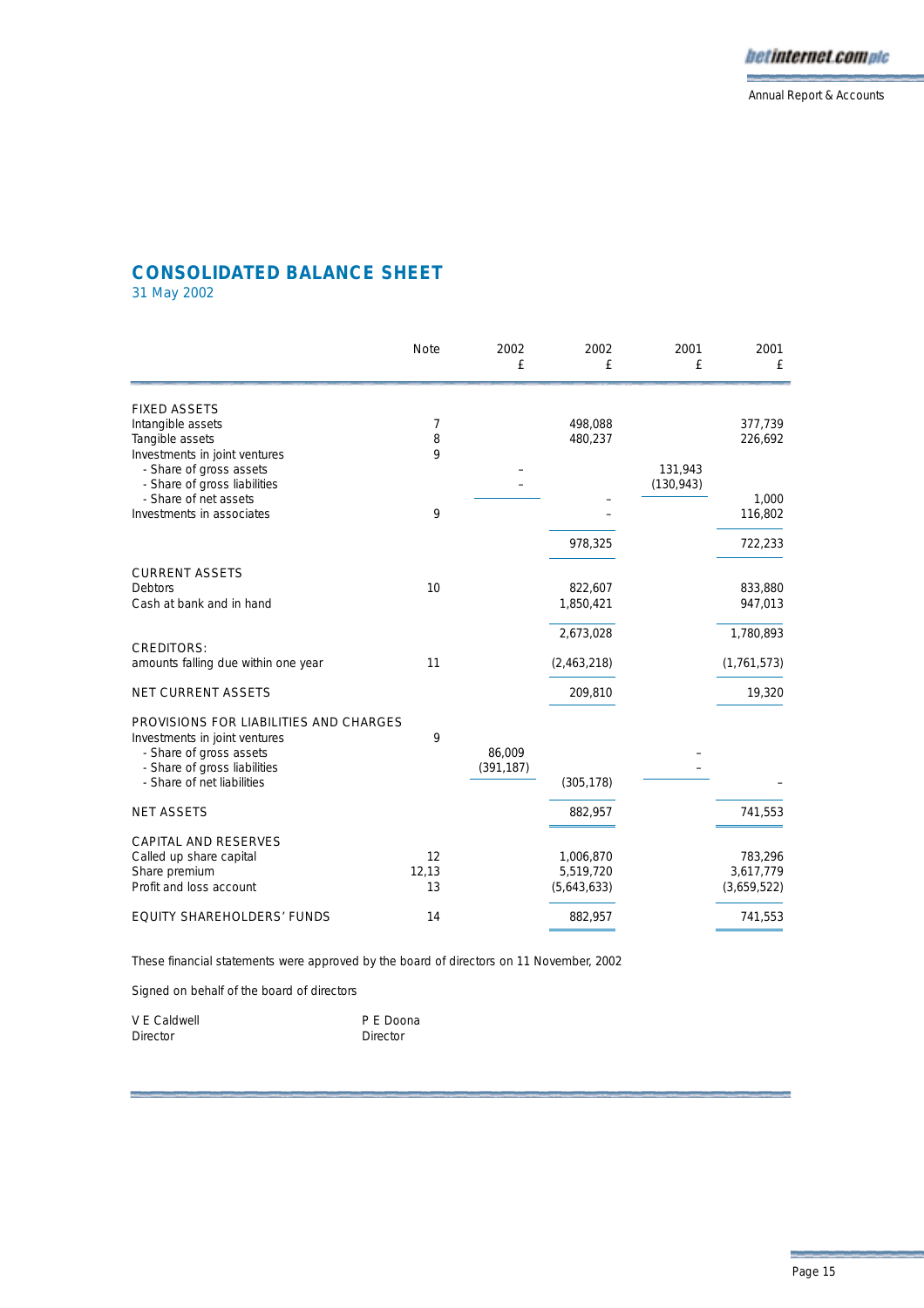

# **COMPANY BALANCE SHEET**

31 May 2002

|                                                                                                    | <b>Note</b>       | 2002<br>£                             | 2001<br>£                           |
|----------------------------------------------------------------------------------------------------|-------------------|---------------------------------------|-------------------------------------|
| <b>FIXED ASSETS</b>                                                                                |                   |                                       |                                     |
| Tangible assets<br>Investments                                                                     | 8<br>9            | 61,828<br>1,005                       | 50,148<br>217,807                   |
|                                                                                                    |                   | 62,833                                | 267,955                             |
| <b>CURRENT ASSETS</b><br><b>Debtors</b><br>Cash at bank and in hand                                | 10                | 1,680,483<br>1,789,496                | 1,240,355<br>885,353                |
| <b>CREDITORS:</b><br>amounts falling due within one year                                           | 11                | 3,469,979<br>(2,449,924)              | 2,125,708<br>(1,688,420)            |
| <b>NET CURRENT ASSETS</b>                                                                          |                   | 1,020,055                             | 437,288                             |
| <b>NET ASSETS</b>                                                                                  |                   | 1,082,888                             | 705,243                             |
| <b>CAPITAL AND RESERVES</b><br>Called up share capital<br>Share premium<br>Profit and loss account | 12<br>12,13<br>13 | 1,006,870<br>5,519,720<br>(5,443,702) | 783,296<br>3,617,779<br>(3,695,832) |
| <b>EQUITY SHAREHOLDERS' FUNDS</b>                                                                  |                   | 1,082,888                             | 705,243                             |

These financial statements were approved by the board of directors on 11 November, 2002

Signed on behalf of the board of directors

| V F Caldwell    | P F Doona |
|-----------------|-----------|
| <b>Director</b> | Director  |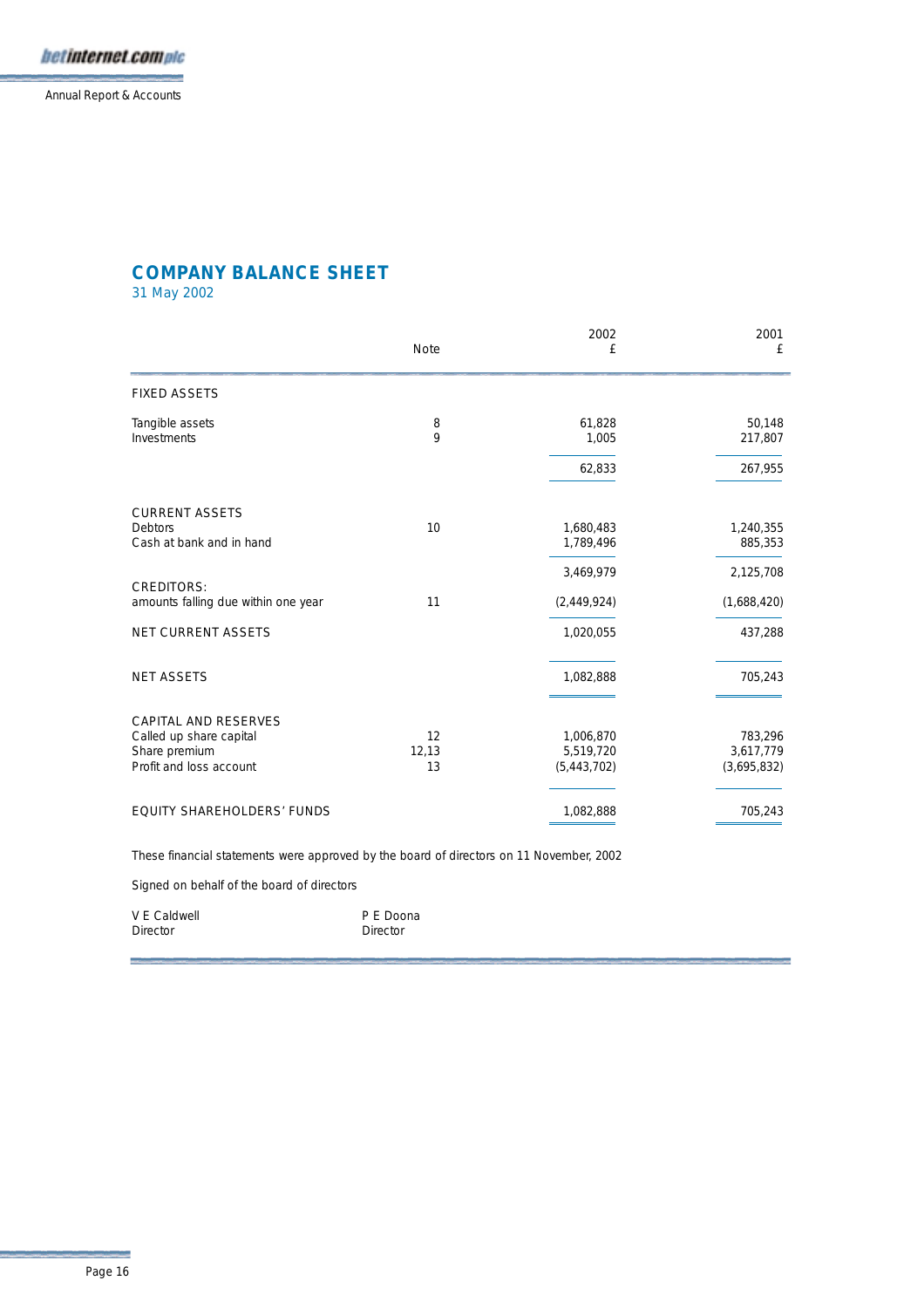# **CONSOLIDATED CASH FLOW STATEMENT**

Year ended 31 May 2002

|                                                              | <b>Note</b> | 2002<br>£   | 2001<br>£     |
|--------------------------------------------------------------|-------------|-------------|---------------|
| Net cash outflow from operating activities                   | 15          | (811, 282)  | (2, 163, 802) |
| Returns on investments and servicing of finance              | 16          | 14.600      | 71,123        |
| Capital expenditure and financial investment                 | 16          | (770, 927)  | (278, 176)    |
| Cash outflow before use of liquid<br>resources and financing |             | (1,567,609) | (2,370,855)   |
| Financing                                                    | 16          | 2.475.515   | 2.695         |
| Increase/(Decrease) in cash in the year                      |             | 907,906     | (2,368,160)   |

#### Reconciliation of net cash flow to movement in net funds

|                                                                                  | Note | 2002                 | 2001        |
|----------------------------------------------------------------------------------|------|----------------------|-------------|
| Net funds at 1 June                                                              |      | 925.919              | 3.294.079   |
| Increase/(Decrease) in cash in the year<br>Cash inflow from net increase in debt |      | 907.906<br>(350,000) | (2,368,160) |
| Net funds at 31 May                                                              | 17   | 1,483,825            | 925,919     |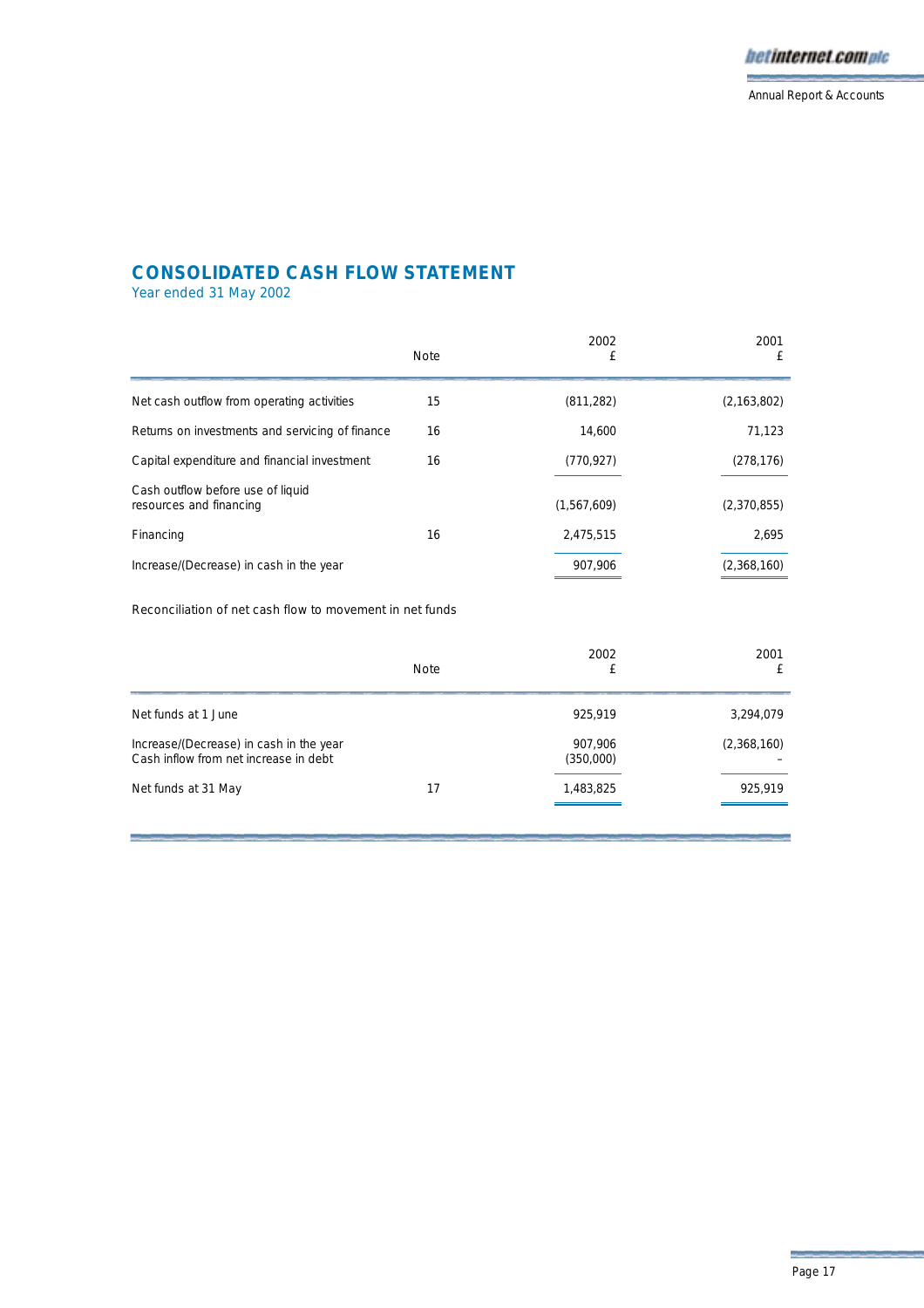

Notes to the Accounts

# **NOTES TO THE ACCOUNTS**

Year ended 31 May 2002

#### **1. ACCOUNTING POLICIES**

In the absence of accounting standards in the Isle of Man, the directors have chosen to apply United Kingdom Accounting Standards published by the United Kingdom's Accounting Standards Board in the preparation of the financial statements, provided that they are not inconsistent with the requirements of the Isle of Man Companies Acts 1931 to 1993.

The particular accounting policies adopted are described below.

#### Basis of preparation of the financial statements

The Group has incurred losses of £5,643,633 since the commencement of trading. As at 31 May 2002 the Group has net assets of £882,957, cash balances of £1,850,421 and borrowings of £366,596. The directors continue to implement a number of strategies designed to achieve profitability.

As described in note 23 on page 31, equity finance of £800,000 has been received subsequent to the year end, and further equity funding of £800,000 is due to become available to the Group during the year ended 31 May 2003, subject to satisfying warranties contained in the subscription agreement. These warranties are standard for an agreement of this type and the directors are not aware of any reason why they are not capable of being satisfied.

The directors have considered the adequacy of the cash resources and working capital available to the Group for the next 18 months and are satisfied that the Group has adequate resources to meet its obligations as they fall due. On this basis the directors have concluded that it is appropriate to prepare these financial statements on a going concern basis.

#### Accounting convention

The financial statements are prepared under the historical cost convention.

#### Basis of consolidation

The consolidated financial statements incorporate the financial statements of the company and all of its subsidiaries, joint ventures and associated undertakings.

Joint ventures are accounted for using the gross equity method.

Shares in associated undertakings are accounted for using the equity method. The consolidated profit and loss account includes the group's share of pre-tax profits and attributable taxation of the associated undertakings based on the audited financial statements for the financial year. In the consolidated balance sheet, the investment in associated undertakings is shown at the group's share of the net assets of the associated undertakings.

#### Investments

Investments held as fixed assets are stated at cost less provision for impairment.

#### Betting stakes, free bets and winnings

Turnover represents the stakes received from customers less any void bets recorded.

Stakes received from customers less voids are recognised as income at the point the event to which they relate has been completed. Winnings paid are reflected at the point the outcome of the event to which the bet relates becomes known. Any stakes received prior to the balance sheet date, where the event to which they relate occurs after the balance sheet date, are not recognised as income, but are reflected as deferred income in the balance sheet.

Where free bets are offered to customers as part of a promotional drive, the amount of the stakes given as free bets are reflected as an expense disclosed within advertising / marketing expenses which is included within administrative expenses in the profit and loss account. Where the free bet is a winning bet the winnings paid to the customer are reflected as if the bet was a normal bet.

Prior to 1 January 2002 betting duty was payable to Customs and Excise at the rate of 0.3% of betting stakes received on international bets and 2% of betting stakes received on UK bets. Effective 1 January 2002 the company is liable to betting duty at 1.5% of net stake receipts in the case of international bets and 10% on net UK stake receipts. Net stakes are betting stakes received less winnings and bets laid off.

#### Foreign currency

Foreign currency balances are translated to Sterling at the rate of exchange ruling on the last business day in the group's financial year.

Foreign currency transactions are converted to Sterling at the rate of exchange ruling at the date of the transaction. Profits and losses on foreign currency translations and conversions are included in the profit and loss account.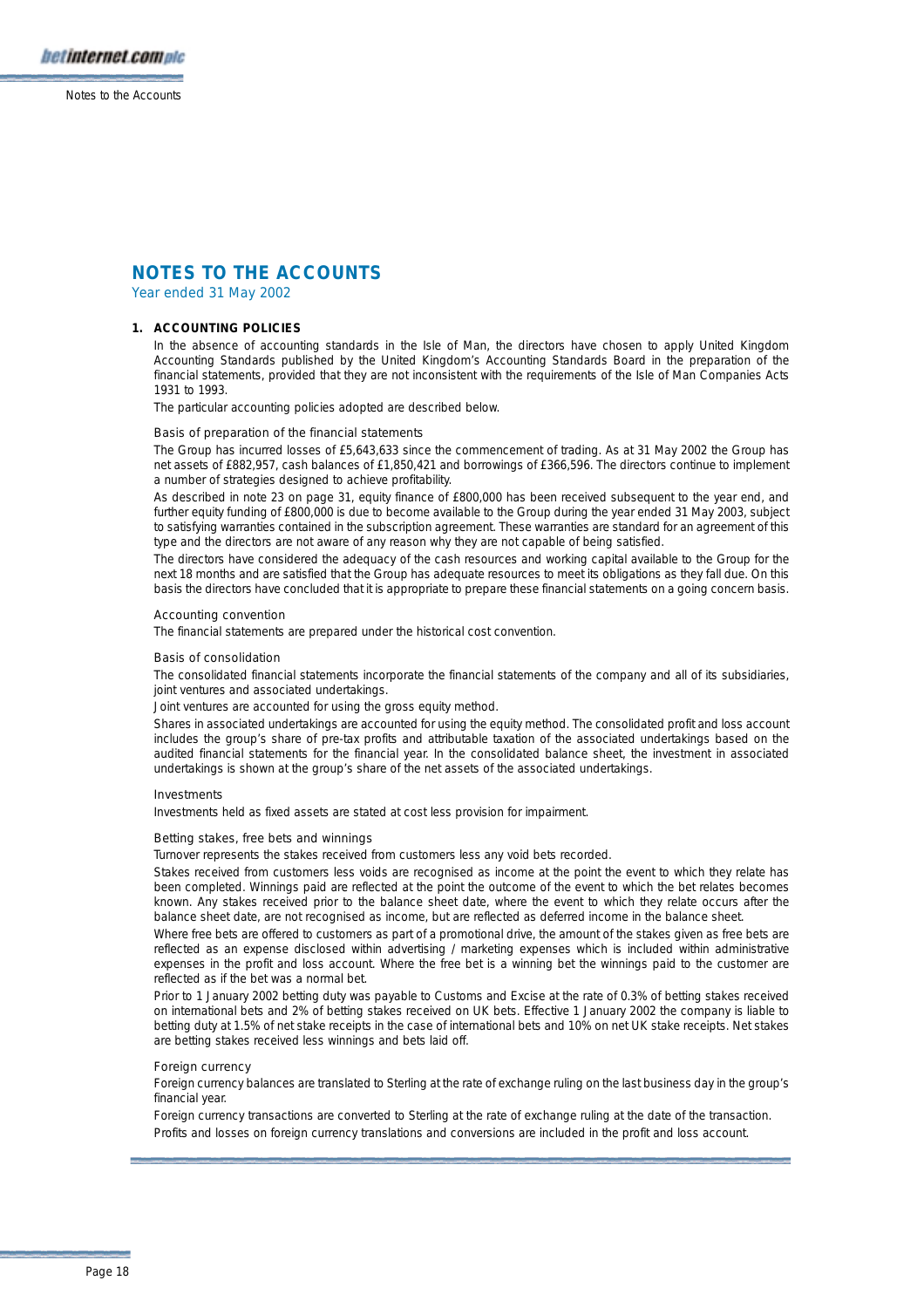Year ended 31 May 2002

#### **1. ACCOUNTING POLICIES (CONT.)**

#### Operating leases

Operating lease rentals are charged to the profit and loss account in equal annual amounts over the lease term.

#### Bank interest

Bank interest income is recognised in the profit and loss account on a receivable basis and accordingly amounts are reflected in the balance sheet for interest receivable at the balance sheet date.

#### Tangible fixed assets

Depreciation is provided on cost in equal annual instalments over the estimated useful lives of the assets. The rates of depreciation are as follows:

| Computer equipment and software            | 33 1/3 % |
|--------------------------------------------|----------|
| Fixtures and fittings and office equipment | 33 1/3 % |
| Motor vehicles                             | 33 1/3 % |

#### Intangible assets

Development costs for the group are capitalised where, in the opinion of the directors, there is a benefit that will be derived from the expenditure incurred. The development costs are amortised on a straight-line basis over a 3 year period.

#### Deferred taxation

Deferred taxation is provided on timing differences arising from different treatment of items for accounting and taxation purposes, calculated at the rates at which it is anticipated that tax will arise.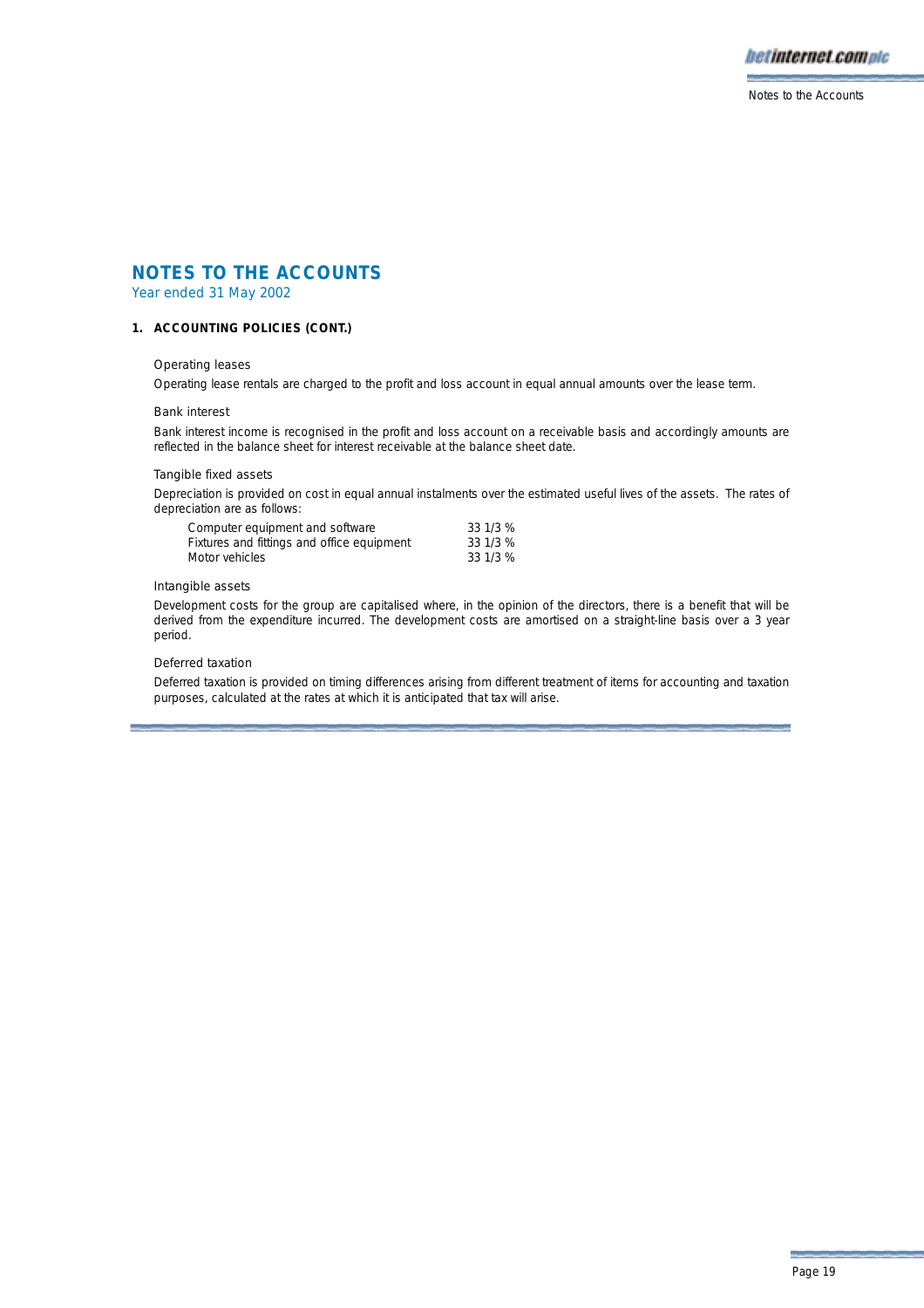

Notes to the Accounts

 $\rightarrow$ 

# **NOTES TO THE ACCOUNTS**

Year ended 31 May 2002

#### **2. SEGMENTAL ANALYSIS**

The company provides an international telephone and on-line Internet betting service from the Isle of Man. The directors are of the opinion that the markets to which its services are supplied do not differ substantially and accordingly may be treated as one so no geographical analysis is provided. The analysis between telephone and Internet betting is as detailed below:

| Year ended 31 May 2002          | Telephone      | Internet       | Total          |
|---------------------------------|----------------|----------------|----------------|
|                                 | f              | £              | £              |
| Betting stakes received         | 13,953,019     | 38,672,608     | 52,625,627     |
| Winnings paid and bets laid off | (13, 462, 982) | (36, 163, 918) | (49,626,900)   |
| Betting duty paid               | (34,691)       | (96,150)       | (130, 841)     |
| Gross profit                    | 455,346        | 2,412,540      | 2,867,886      |
| Margin                          | 3.26%          | 6.24%          | 5.45%          |
| Year ended 31 May 2001          | Telephone      | Internet       | Total          |
|                                 | £              | £              | £              |
| Betting stakes received         | 39,551,612     | 8,985,227      | 48,536,839     |
| Winnings paid and bets laid off | (38,669,986)   | (8,524,331)    | (47, 194, 317) |
| Betting duty paid               | (119, 322)     | (27, 108)      | (146, 430)     |
| Gross profit                    | 762,304        | 433,788        | 1,196,092      |
| Margin                          | 1.93%          | 4.83%          | 2.46%          |

#### **3. OPERATING LOSS**

Operating loss is stated after charging:

|                                                          | 2002    | 2001    |
|----------------------------------------------------------|---------|---------|
| Depreciation on tangible fixed assets                    | 155,828 | 121.691 |
| Amortisation of intangible assets                        | 241.205 | 126.528 |
| Auditors' remuneration - audit fees                      | 35,250  | 41.125  |
| - other services                                         |         | 38.775  |
| Directors' fees                                          | 14.583  | 10,000  |
| Operating lease rentals - other than plant and machinery | 84.220  | 57.276  |

Under the provisions of the Isle of Man Companies Acts 1931 to 1993 there are no requirements to disclose any additional information regarding staff costs, staff numbers, or information regarding the remuneration of directors.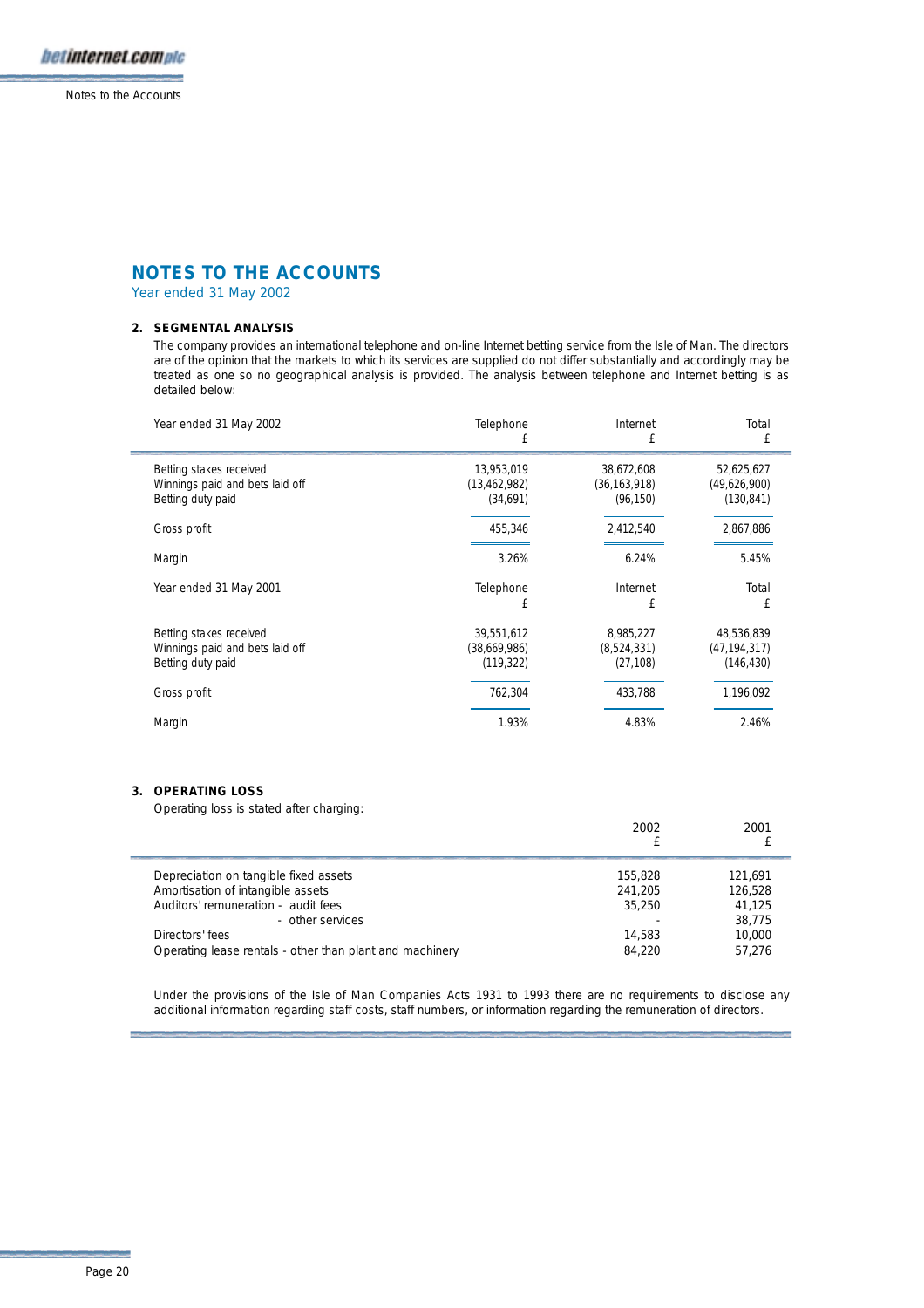Year ended 31 May 2002

#### 4. TAX ON LOSS ON ORDINARY ACTIVITIES

No provision for tax is required for either the current or previous year, due to the level of losses incurred. Unprovided deferred tax amounted to an asset of £505,988 which is the result of accumulated tax losses less accelerated capital allowances.

#### 5. LOSS PER SHARE

The basic loss per share is calculated by dividing the losses attributable to ordinary shareholders by the weighted average number of ordinary shares during the year.

Calculation of loss per share is based on losses of £1,984,111 (2001 : £2,320,224 loss) and the weighted average number of ordinary shares being the equivalent of 85,030,112 (2001 : 78,298,098) ordinary 1p shares.

The diluted loss per share is the same as the basic loss per share as the adjustment to assume conversion of dilutive potential ordinary shares would decrease the loss per share. The comparative diluted loss per share has been restated accordingly.

#### 6. INTEREST PAYABLE

|                                          | 2002  | 2001 |
|------------------------------------------|-------|------|
| Bank overdraft interest<br>Loan interest | 2,877 | 384  |
|                                          | 2,877 | 384  |

Interest on loan relates to a short term loan, which was repaid subsequent to the year end.

#### 7. INTANGIBLE ASSETS

| Group                                                             | <b>Development Costs</b><br>£ |
|-------------------------------------------------------------------|-------------------------------|
| Cost<br>At 1 June 2001<br>Additions                               | 547,033<br>361,554            |
| At 31 May 2002                                                    | 908,587                       |
| Accumulated amortisation<br>At 1 June 2001<br>Charge for the year | 169,294<br>241,205            |
| At 31 May 2002                                                    | 410,499                       |
| Net book value<br>At 31 May 2002                                  | 498,088                       |
| At 31 May 2001                                                    | 377,739                       |
|                                                                   |                               |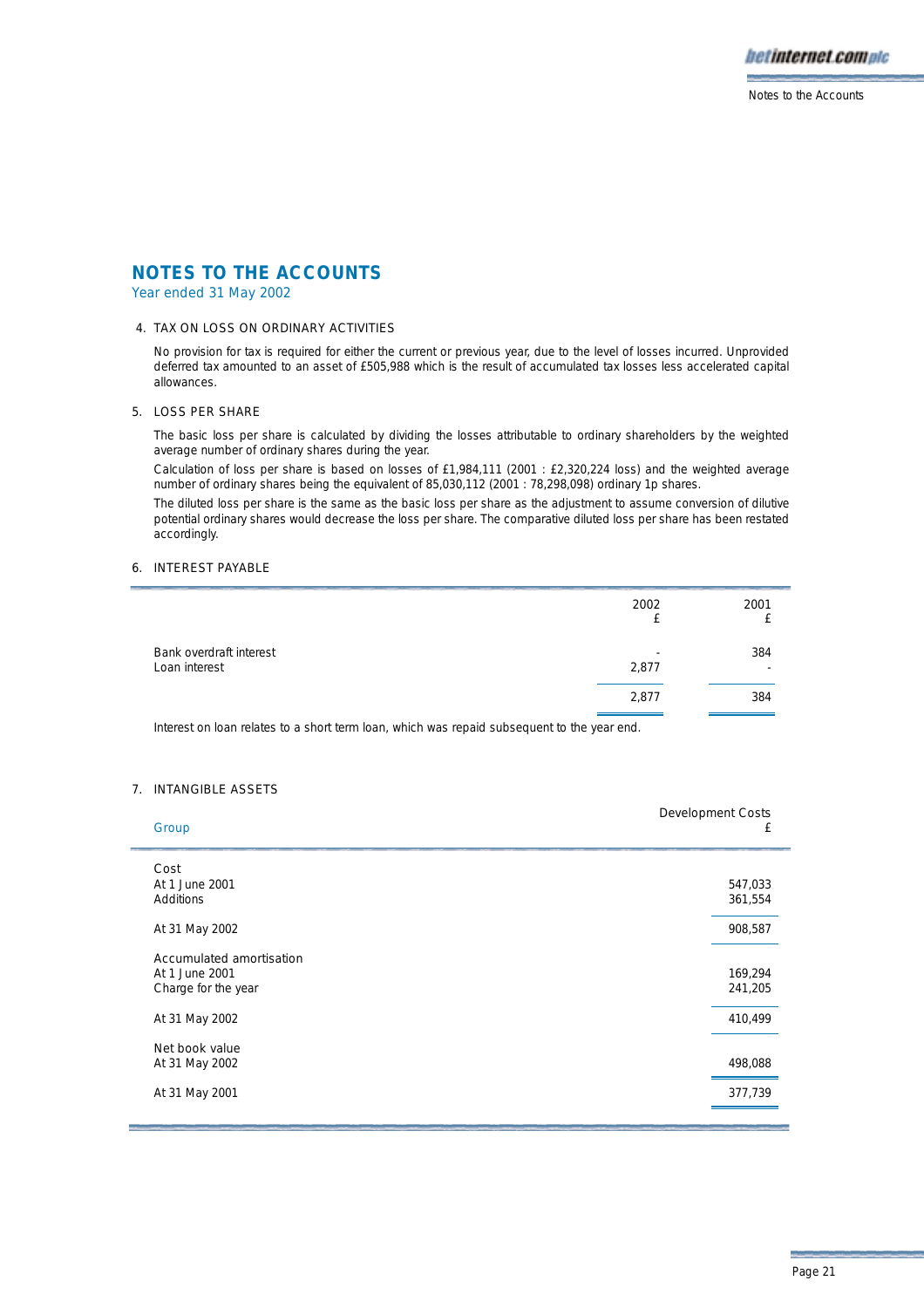

Notes to the Accounts

# **NOTES TO THE ACCOUNTS**

Year ended 31 May 2002

#### 8. TANGIBLE ASSETS

| <b>Group</b>             | Computer<br>equipment<br>and software<br>£ | Motor<br>vehicle<br>£ | Office<br>equipment<br>fixtures<br>& fittings<br>£ | Total<br>£ |
|--------------------------|--------------------------------------------|-----------------------|----------------------------------------------------|------------|
| Cost                     |                                            |                       |                                                    |            |
| At 1 June 2001           | 310,916                                    | 16,050                | 86,031                                             | 412,997    |
| Additions                | 371,646                                    |                       | 37,727                                             | 409,373    |
| At 31 May 2002           | 682,562                                    | 16,050                | 123,758                                            | 822,370    |
| Accumulated depreciation |                                            |                       |                                                    |            |
| At 1 June 2001           | 161,065                                    | 4,012                 | 21,228                                             | 186,305    |
| Charge for the year      | 117,746                                    | 5,794                 | 32,288                                             | 155,828    |
| At 31 May 2002           | 278,811                                    | 9,806                 | 53,516                                             | 342,133    |
| Net book value           |                                            |                       |                                                    |            |
| At 31 May 2002           | 403,751                                    | 6,244                 | 70,242                                             | 480,237    |
| At 31 May 2001           | 149,851                                    | 12,038                | 64,803                                             | 226,692    |
|                          | Computer<br>equipment<br>and software      | Motor<br>vehicle      | Office<br>equipment<br>fixtures<br>& fittings      | Total      |

| Company                  | and software<br>£ | vehicle<br>£ | & fittings<br>£ | Total<br>£ |
|--------------------------|-------------------|--------------|-----------------|------------|
| Cost                     |                   |              |                 |            |
| At 1 June 2001           | 71,071            | 16,050       | 53,104          | 140,225    |
| Additions                | 35,016            |              | 6,481           | 41,497     |
| At 31 May 2002           | 106,087           | 16,050       | 59,585          | 181,722    |
| Accumulated depreciation |                   |              |                 |            |
| At 1 June 2001           | 71,071            | 4,012        | 14,994          | 90,077     |
| Charge for the year      | 5,562             | 5,794        | 18,461          | 29,817     |
| At 31 May 2002           | 76,633            | 9,806        | 33,455          | 119,894    |
| Net book value           |                   |              |                 |            |
| At 31 May 2002           | 29,454            | 6,244        | 26,130          | 61,828     |
|                          |                   |              |                 |            |
| At 31 May 2001           |                   | 12,038       | 38,110          | 50,148     |
|                          |                   |              |                 |            |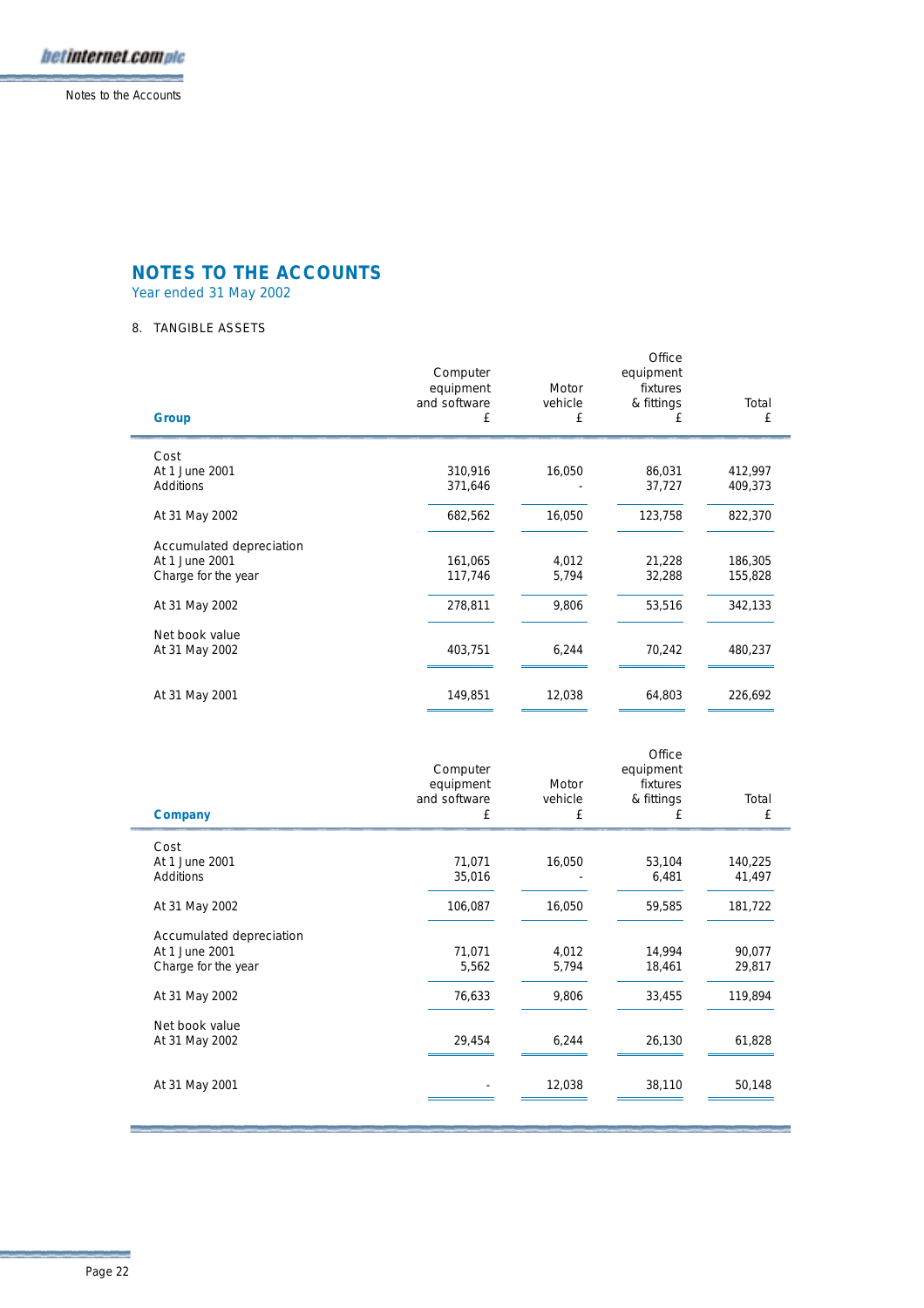Year ended 31 May 2001

#### 9. INVESTMENTS

**College** 

à.

| Group                                                                                     | Investment<br>in joint<br>ventures | Investment<br>ın<br>associates |
|-------------------------------------------------------------------------------------------|------------------------------------|--------------------------------|
| At 1. June 2001<br>Investment in associate written off<br>Share of loss of joint ventures | 1.000<br>(306, 178)                | 116,802<br>(116, 802)          |
| At 31 May 2002                                                                            | (305, 178)                         |                                |

In view of the above deficit, the investment in joint ventures, which in the previous report and accounts was classified as a Fixed Asset, has been re-classified within provisions for liabilities and charges.

The Group's share of the assets and liabilities of the joint venture are as follows:

|                                                         | 2002             | 2001       |
|---------------------------------------------------------|------------------|------------|
| Assets<br>Fixed assets<br>Current assets<br>Liabilities | 47,620<br>38,389 | 131,943    |
| Liabilities due within one year                         | (391, 187)       | (130, 943) |
| Share of net (liabilities)/assets                       | (305, 178)       | 1,000      |

| Company                                                                                                                                                                                                                   | 2002<br>£                        | 2001<br>£                              |
|---------------------------------------------------------------------------------------------------------------------------------------------------------------------------------------------------------------------------|----------------------------------|----------------------------------------|
| Technical Facilities & Services Limited<br>Downsview Limited<br>betinternetUK.com Limited<br>betinternet.com (Holdings) Limited<br>Fettercairn I imited<br>Off-Track Worldwide Limited<br>Mobile Gaming Solutions Limited | 2<br>100.000<br>1,000<br>101.005 | 100,000<br>1.000<br>164,125<br>265.132 |
| Provision against Downsview Limited<br>Provision against investment in Mobile Gaming Solutions Limited<br>Provision against betinternet.com (Holdings) Limited                                                            | (100,000)<br>1.005               | (2)<br>(47, 323)<br>217.807            |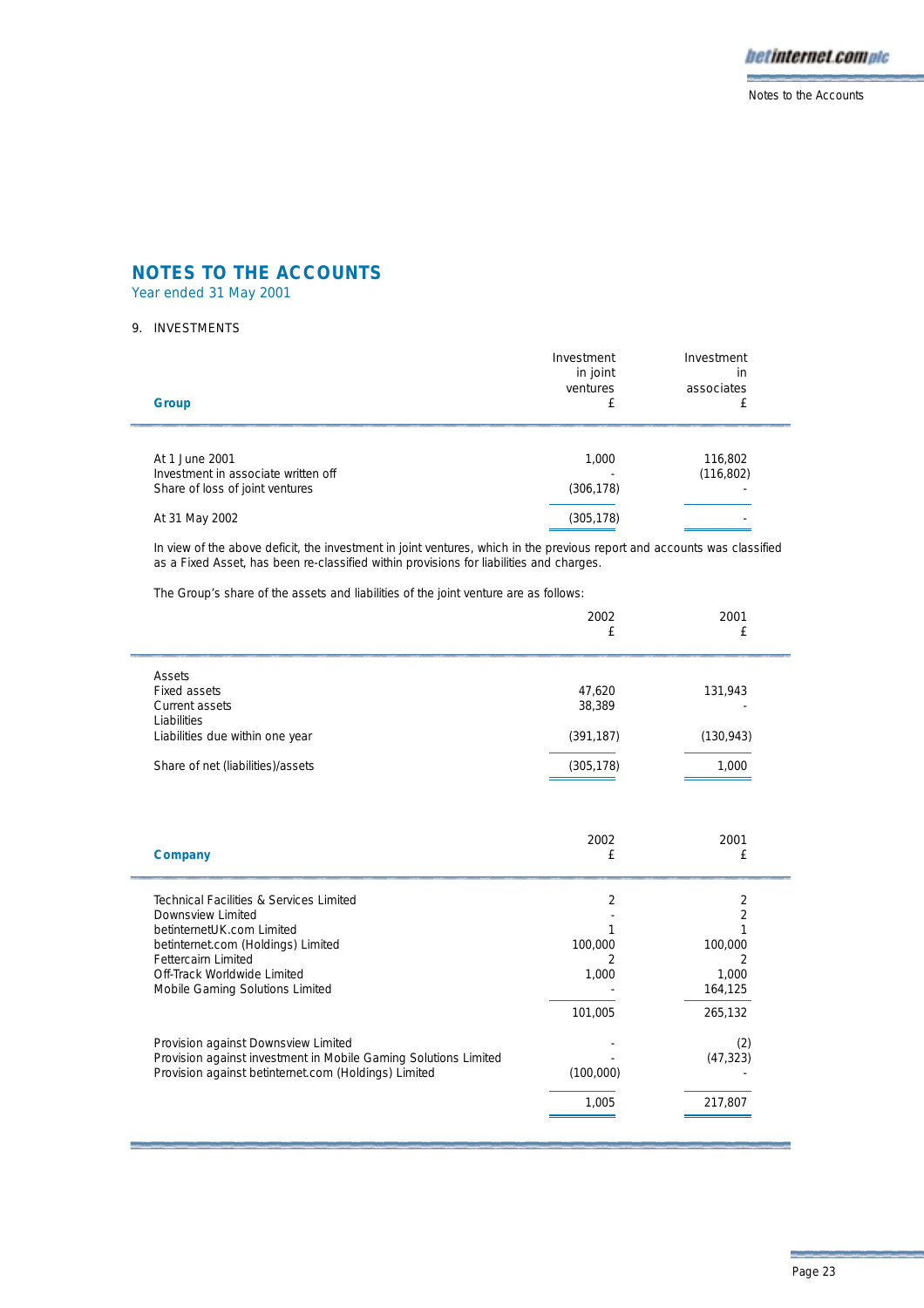

Year ended 31 May 2002

#### 9. INVESTMENTS (CONT.)

| <b>Subsidiaries</b>                                                                                                                                                                                                                         | Country of incorporation | Activity                                                                                         | Holding (%) |  |  |
|---------------------------------------------------------------------------------------------------------------------------------------------------------------------------------------------------------------------------------------------|--------------------------|--------------------------------------------------------------------------------------------------|-------------|--|--|
| betinternetUK.com Limited                                                                                                                                                                                                                   | England                  | Holder of UK bookmaker's permit<br>- non trading                                                 | 100         |  |  |
| betinternet.com (Holdings) Limited                                                                                                                                                                                                          | Malta                    | Holding company                                                                                  | 100         |  |  |
| <b>Fettercairn Limited</b>                                                                                                                                                                                                                  | Isle of Man              | Holding company                                                                                  | 100         |  |  |
| <b>Technical Facilities &amp;</b><br>Services Limited                                                                                                                                                                                       | Isle of Man              | Provision of Internet and telephone<br>betting systems to group companies                        | 100         |  |  |
| During the year Downsview Limited, a wholly owned subsidiary, was dissolved.                                                                                                                                                                |                          |                                                                                                  |             |  |  |
| Sub-subsidiaries                                                                                                                                                                                                                            |                          |                                                                                                  |             |  |  |
| betinternet.com (Malta) Limited                                                                                                                                                                                                             | Malta                    | Holder of Maltese betting licence - non trading                                                  | 100         |  |  |
| Fada International Limited                                                                                                                                                                                                                  | Hong Kong                | Non-trading                                                                                      | 100         |  |  |
| betinternet.com (Holdings) Limited is wholly owned by betinternet.com plc. It in turn holds the entire issued share capital<br>of betinternet.com (Malta) Limited which holds a Maltese issued betting licence. The company has not traded. |                          |                                                                                                  |             |  |  |
| Other investments - joint venture                                                                                                                                                                                                           |                          |                                                                                                  |             |  |  |
| Off-Track Worldwide Limited                                                                                                                                                                                                                 | Isle of Man              | Holding company                                                                                  | 50          |  |  |
| Euro Off-Track Limited Partnership                                                                                                                                                                                                          | Guernsey                 | Design, development and operation of European<br>Internet and interactive wagering totaliser hub | 50          |  |  |

Off-Track Worldwide Limited is a joint venture between betinternet.com plc and US Off-Track Inc. Off-Track Worldwide Limited is the general partner in Euro Off-Track Limited Partnership, having a 1% interest, with the remaining 99% split equally between betinternet.com plc and US Off-Track Inc. Under the terms of the agreement between the parties covering the design, development and operation of the European internet and interactive wagering totaliser system, the betinternet.com plc group is obligated to spend up to US\$ 1,000,000 in relation to the establishment, installation and operation of the system. At 31 May 2002 US\$ 1,000,000 had been incurred by the Group under the agreement and this amount will be recoverable in priority to any distribution to either Off-Track Worldwide Limited or US Off-Track Inc. This investment is treated as a joint venture.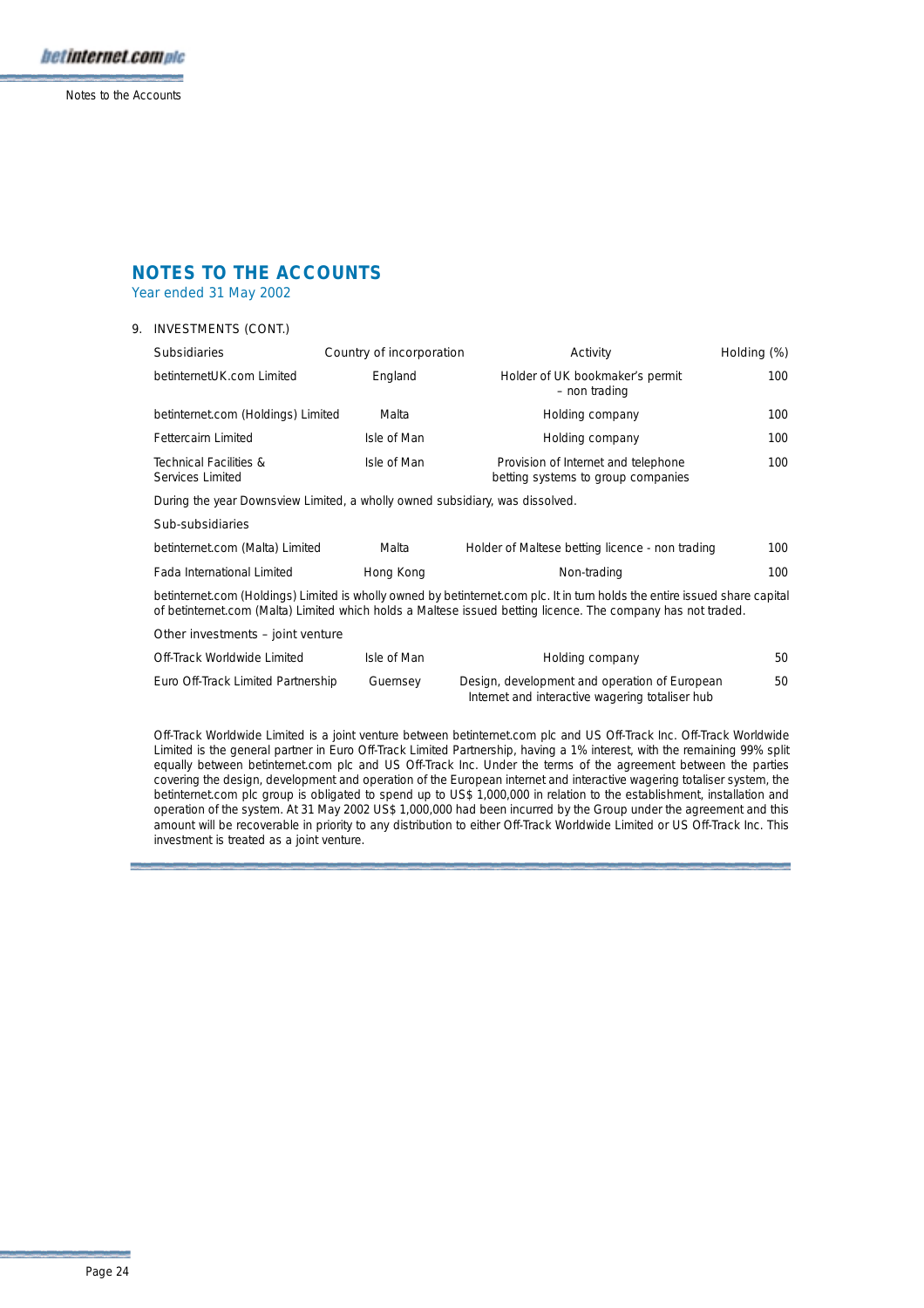Year ended 31 May 2002

#### 10. DEBTORS

|                                      | The Group |           |           | The Company |
|--------------------------------------|-----------|-----------|-----------|-------------|
|                                      | 2002<br>£ | 2001<br>£ | 2002<br>£ | 2001<br>£   |
| Trade debtors                        | 256,097   | 490,006   | 251,258   | 490,006     |
| Amount due from group undertakings   |           |           | 935,936   | 488,100     |
| Sundry debtor due from joint venture | 537,782   | 261,885   | 490,385   | 227,595     |
| VAT recoverable                      | 28,728    |           |           |             |
| Prepayments                          |           | 81,989    | 2,904     | 34,654      |
|                                      | 822,607   | 833,880   | 1,680,483 | 1,240,355   |
|                                      |           | The Group |           | The Company |
|                                      | 2002<br>£ | 2001<br>£ | 2002<br>£ | 2001<br>£   |
| Due within one year                  | 284,825   | 571,995   | 254,162   | 524,660     |
| Due after more than one year         | 537,782   | 261,885   | 1,426,321 | 715,695     |
|                                      | 822,607   | 833,880   | 1,680,483 | 1,240,355   |

The sundry debtor represents amounts incurred by betinternet.com plc and a subsidiary in the establishment, installation and operation of the European Internet and interactive wagering totaliser system as referred to in note 9. The amount is recoverable under the terms of the agreement in priority to any distribution to the other parties of the joint venture.

The amount due from group undertakings is due from a subsidiary company and is unsecured, interest free and repayable on demand.

#### 11. CREDITORS: AMOUNTS FALLING DUE WITHIN ONE YEAR

|                                                    | The Group |           |           | The Company |
|----------------------------------------------------|-----------|-----------|-----------|-------------|
|                                                    | 2002<br>£ | 2001<br>£ | 2002<br>£ | 2001<br>£   |
| <b>Bank overdrafts</b>                             | 16.596    | 21,094    | 16.596    | 21,094      |
| Trade creditors                                    | 1.203.410 | 903.370   | 1.282.140 | 929.268     |
| Deferred income                                    | 78.729    | 222.051   | 78.729    | 222,051     |
| Accruals and other creditors                       | 814.483   | 441.764   | 722.459   | 350.882     |
| Amount payable re investment<br>in a joint venture |           | 9.169     |           | 1.000       |
| Loan                                               | 350,000   |           | 350,000   |             |
| Amount payable re investment                       |           |           |           |             |
| in an associated company                           |           | 164,125   |           | 164.125     |
|                                                    |           |           |           |             |
|                                                    | 2,463,218 | 1,761,573 | 2.449.924 | 1,688,420   |
|                                                    |           |           |           |             |

Included in accruals and other creditors for both the company and the group are amounts payable in respect of income tax and national insurance of £55,994 (31 May 2001 : £44,807) relating to the payroll, and betting duty payable of £3,293 (31 May 2001 : £6,694).

The bank overdrafts carry variable interest rates and are repayable on demand.

The loan is unsecured, carries a fixed rate of interest and has been repaid since the year-end.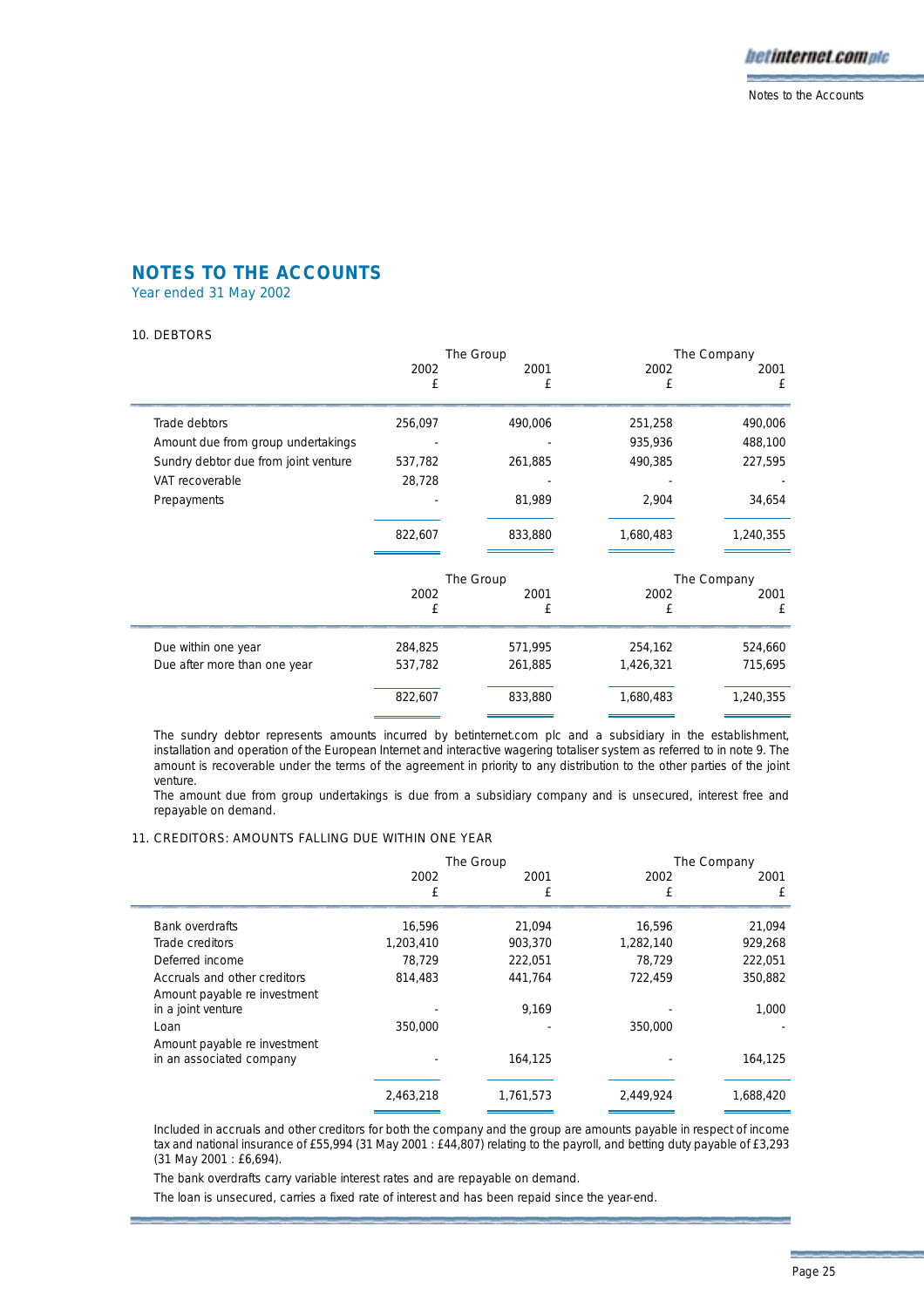

Notes to the Accounts

# **NOTES TO THE ACCOUNTS**

Year ended 31 May 2002

#### 12. SHARE CAPITAL AND SHARE PREMIUM

|                                                                                    | 2002      | 2001      |
|------------------------------------------------------------------------------------|-----------|-----------|
| Authorised<br>185,000,000 (2001: 120,000,000) ordinary shares of 1p each           | 1,850,000 | 1.200.000 |
| Issued and fully paid<br>100,687,027 (2001: 78,329,647) ordinary shares of 1p each | 1.006.870 | 783.296   |

At the extraordinary general meeting of the company held on 10 December 2001, the authorised share capital of the company was increased to £1,850,000 comprising 185,000,000 ordinary shares of 1p each. Movements in the issued share capital and share premium account during the year ended 31 May 2002 are as follows:

|                                     | No.         | Share<br>capital | Share<br>premium |
|-------------------------------------|-------------|------------------|------------------|
| At 1 June 2001 - 1p ordinary shares | 78.329.647  | 783.296          | 3,617,779        |
| Allotted and issued                 | 22,357,380  | 223,574          | 1,901,941        |
| At 31 May 2002 - 1p ordinary shares | 100.687.027 | 1,006,870        | 5,519,720        |

| Allotted during the year | No.        | Nominal<br>value<br>£ | Premiums<br>£ | Proceeds<br>£ |
|--------------------------|------------|-----------------------|---------------|---------------|
| Exercise of warrants     | 1,819,280  | 18.193                | 200,120       | 218,313       |
| Exercise of options      | 80,000     | 800                   |               | 800           |
| Other issues             | 20,458,100 | 204.581               | 2,228,714     | 2,433,295     |
| Costs of issue           |            |                       | (526, 893)    | (526, 893)    |
|                          | 22,357,380 | 223,574               | 1,901,941     | 2,125,515     |

During the year ended 31 May 2002, there were the following changes in the share capital of the company:

Under the terms of a subscription and shareholders agreement ("subscription agreement") dated 10 December 2001 investors agreed to subscribe for 30,000,000 new ordinary shares for a total consideration of £3,000,000. Upon completion of the agreement, 14,000,000 new ordinary shares were issued for a total cash consideration of £1,400,000. Of these shares, 1,150,000 new ordinary shares were issued to M.L. Child, a director of the company, for a consideration of £115,000. In addition 2,500,000 new ordinary shares were issued to the Chairman and members of his family, or companies nominated by them, for a consideration of £250,000. The consideration was settled by offset against a £250,000 loan payable by the company to those parties. A further 10,350,000 new ordinary shares were issued to other investors for a total cash consideration of £1,035,000.

The balance of £1,600,000 due to be received under the subscription agreement is to be received in two tranches. Of this amount £800,000 was received on 10 June 2002 and the final instalment of £800,000 is due to be received on 10 December 2002, subject to there being no material breach of the warranties contained in the subscription agreement (see also note 23).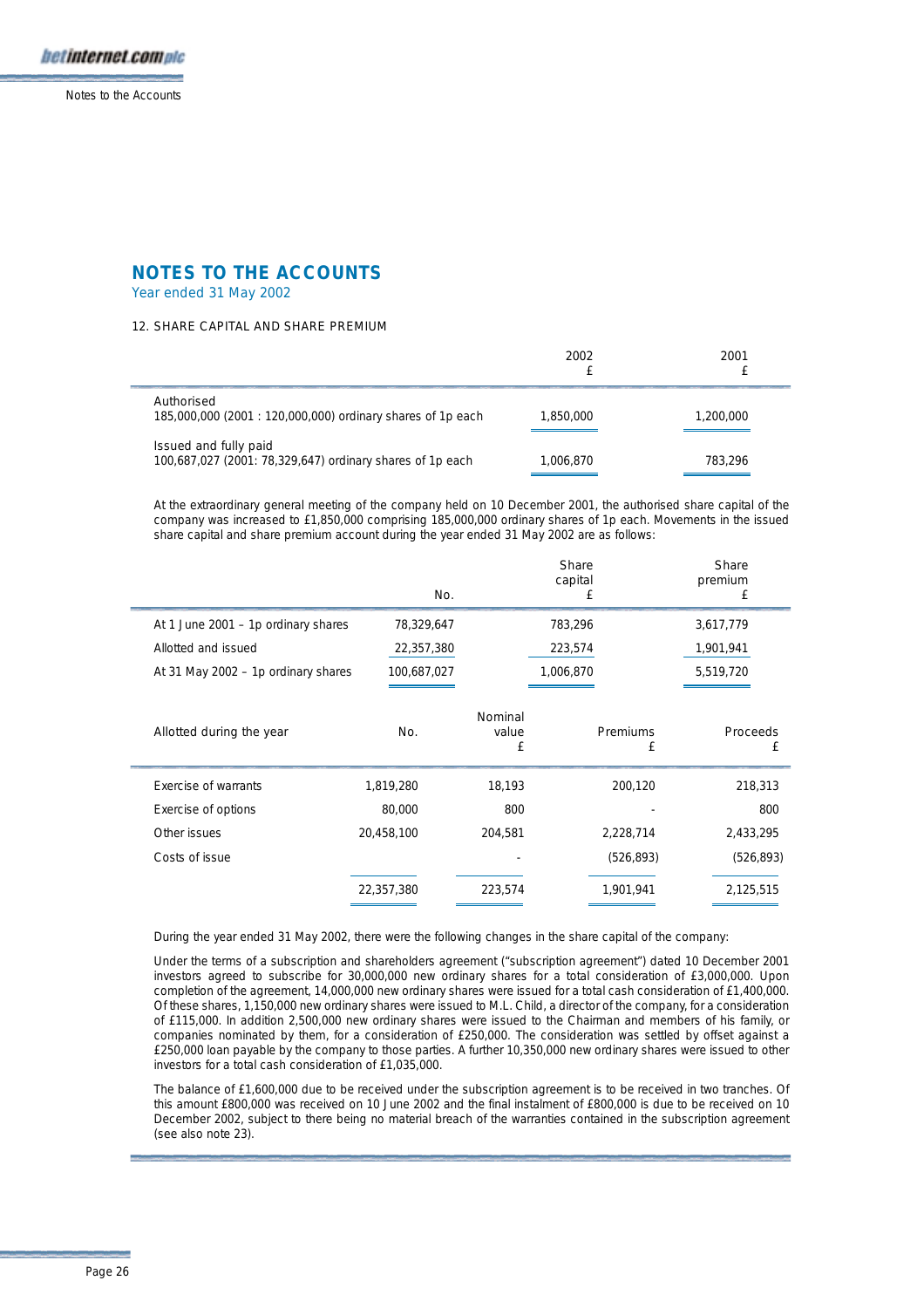Year ended 31 May 2002

#### 12. SHARE CAPITAL AND SHARE PREMIUM (CONT.)

On the 20 May 2002, the Chairman exercised warrants over 1,805,867 ordinary shares of the company at 12p per share, which raised £216,704 (gross) for the company. Of this total 1,354,400 ordinary shares formed part of the placing referred to below. The remainder of the ordinary shares from the exercise of the Chairman's warrants, and which were not placed, together with the share holdings then held by members of the Chairman's family, or companies related to them, and the directors, are subject to a lock-in arrangement until 31 December 2002 under the terms of the placing agreement and separate lock-in deeds.

Under the terms of a placing agreement dated 20 May 2002 ("the Placing") 7,812,500 ordinary 1p shares were placed for a total consideration of £1,250,000. The Placing comprised 6,458,100 new ordinary shares, which raised £1,033,296 (gross) for the company, and 1,354,400 existing issued ordinary shares derived from the exercise of certain warrants by the Chairman, as referred to above.

During the year ended 31 May 2002 a further 13,413 ordinary 1p shares were issued for a total consideration of £1,609 pursuant to the exercise of warrants in respect of 53,652 shares.

During the year ended 31 May 2002 an aggregate of 80,000 ordinary 1p shares were issued for a total consideration of £800 pursuant to the exercise of options in respect of 80,000 shares.

#### **Options**

Movements in share options during the year ended 31 May 2002 were as follows:

|                                     | No.       | <b>Option Price</b> |
|-------------------------------------|-----------|---------------------|
| At June 1 2001 - 1p Ordinary Shares | 3,065,600 | 1p to 23.15p        |
| Options exercised                   | (80,000)  | Ίp                  |
| Options lapsed                      | (48,000)  | 23.15 <sub>p</sub>  |
| At 31 May 2002 - 1p Ordinary Shares | 2,937,600 | 1p to 23.15p        |

All options were satisfied by cash payment.

The remaining share options have an exercise price ranging from 1.0p to 23.15p and all are exercisable during the period 10 years from the respective date of granting of the option. Options held by the directors of the company are disclosed in the directors' report.

#### **Warrants**

At an EGM of the company held on 10 December 2001, the company issued and allotted, by way of a bonus, an aggregate of 23,082,412 registered warrants to subscribe for 1 new ordinary share at 12p per share. The warrants were issued to all existing and new shareholders under the subscription agreement. Investors also have the right to receive additional warrants on the same basis in respect of their subscriptions within 6 and 12 months of the EGM described above. All warrants terminate 3 years from the date of the issue of the initial warrants.

The company also issued warrants over 312,500 ordinary shares to Williams de Broe plc with an exercise price of 16p, to be exercised no later than 5 years from May 2002.

Warrants held by the directors of the company are disclosed in the directors' report.

| Summary:                                                | No of<br>ordinary shares | Subscription | Maximum<br>price (p) Subscription (f) | Latest date<br>of exercise |
|---------------------------------------------------------|--------------------------|--------------|---------------------------------------|----------------------------|
| Warrants in respect of<br>(a)<br>subscription agreement |                          |              |                                       |                            |
| Issued to shareholders                                  | 23.082.412               |              |                                       |                            |
| Exercised during the year to 31 May 2002                | (1,819,280)              |              |                                       |                            |
| Balance outstanding at 31 May 2002                      | 21.263.132               |              |                                       |                            |
| Further subscription rights (see also note 23)          | 4.000.000                |              |                                       |                            |
|                                                         | 25.263.132               | 12           | 3.031.576                             | December 2004              |
| (b) Warrants issued to Williams de Broe plc             | 312,500                  | 16           | 50,000                                | May 2007                   |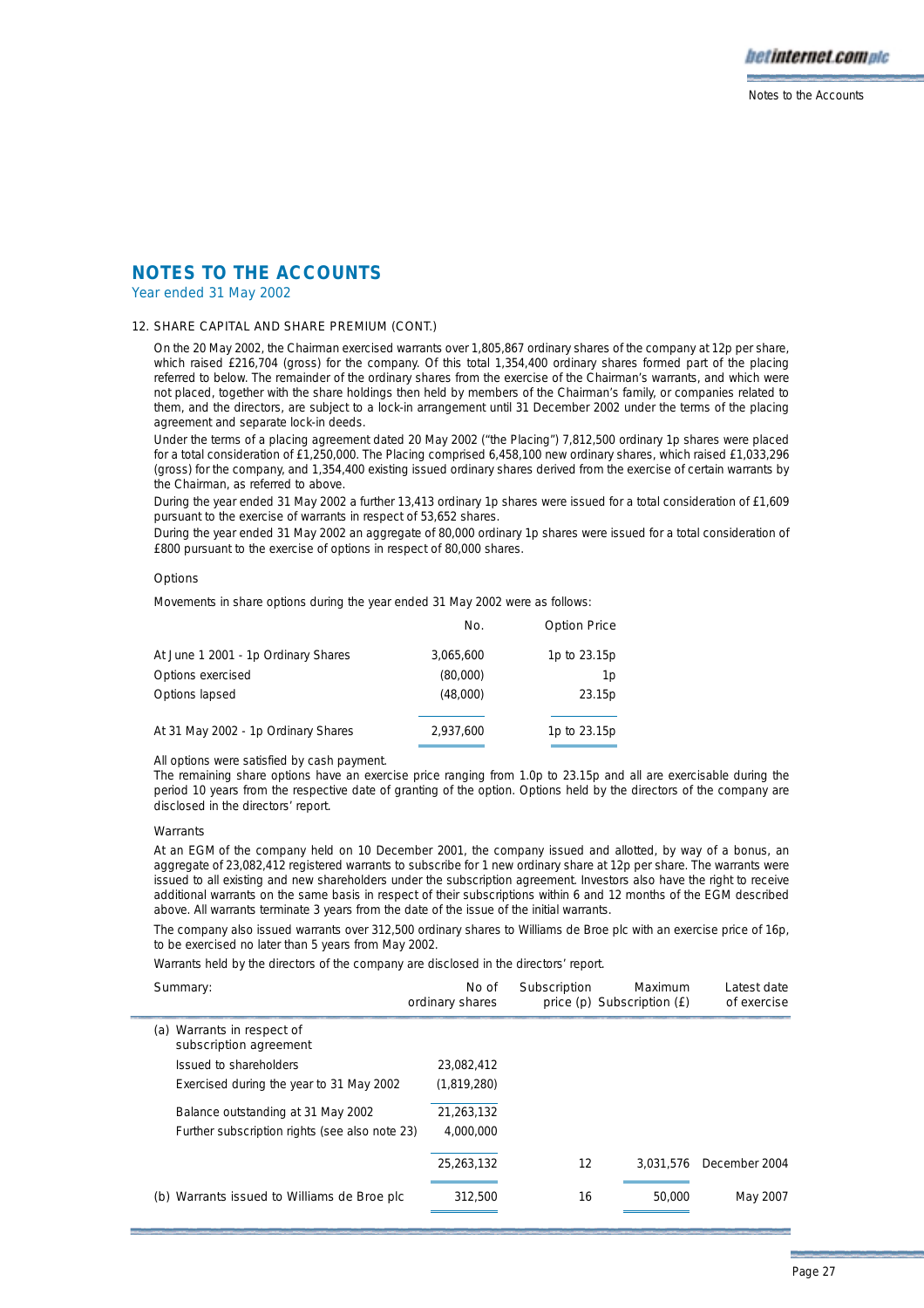

Notes to the Accounts

# **NOTES TO THE ACCOUNTS**

Year ended 31 May 2002

#### 13. RESERVES

Î,

| Group                                              | Share<br>Premium<br>£ | Profit and loss<br>account<br>£ |
|----------------------------------------------------|-----------------------|---------------------------------|
| At 1 June 2001                                     | 3,617,779             | (3,659,522)                     |
| Movement on share premium account<br>(See note 12) | 1,901,941             |                                 |
| Retained loss for the year                         |                       | (1,984,111)                     |
| At 31 May 2002                                     | 5,519,720             | (5,643,633)                     |

| Company                                         | Share<br>Premium<br>£ | Profit and loss<br>account<br>£ |
|-------------------------------------------------|-----------------------|---------------------------------|
| At 1 June 2001                                  | 3,617,779             | (3,695,832)                     |
| Movement on share premium account (See note 12) | 1,901,941             |                                 |
| Retained loss for the year                      |                       | (1,747,870)                     |
| At 31 May 2002                                  | 5,519,720             | (5,443,702)                     |

#### 14. RECONCILIATION OF MOVEMENTS IN SHAREHOLDERS' FUNDS

| At 31 May 2002                                                |             | The Group   |             | The Company |
|---------------------------------------------------------------|-------------|-------------|-------------|-------------|
|                                                               | 2002<br>£   | 2001<br>£   | 2002<br>£   | 2001<br>£   |
| Loss for the financial year                                   | (1,984,111) | (2,320,224) | (1,747,870) | (2,383,863) |
| Increase in issued share capital<br>and share premium account | 2.125.515   | 2.695       | 2.125.515   | 2.695       |
| Net increase/(decrease) in<br>shareholders' funds             | 141.404     | (2,317,529) | 377.645     | (2,381,168) |
| Opening shareholders' funds                                   | 741.553     | 3.059.082   | 705.243     | 3.086.411   |
| Closing shareholders' funds                                   | 882,957     | 741,553     | 1,082,888   | 705.243     |

۳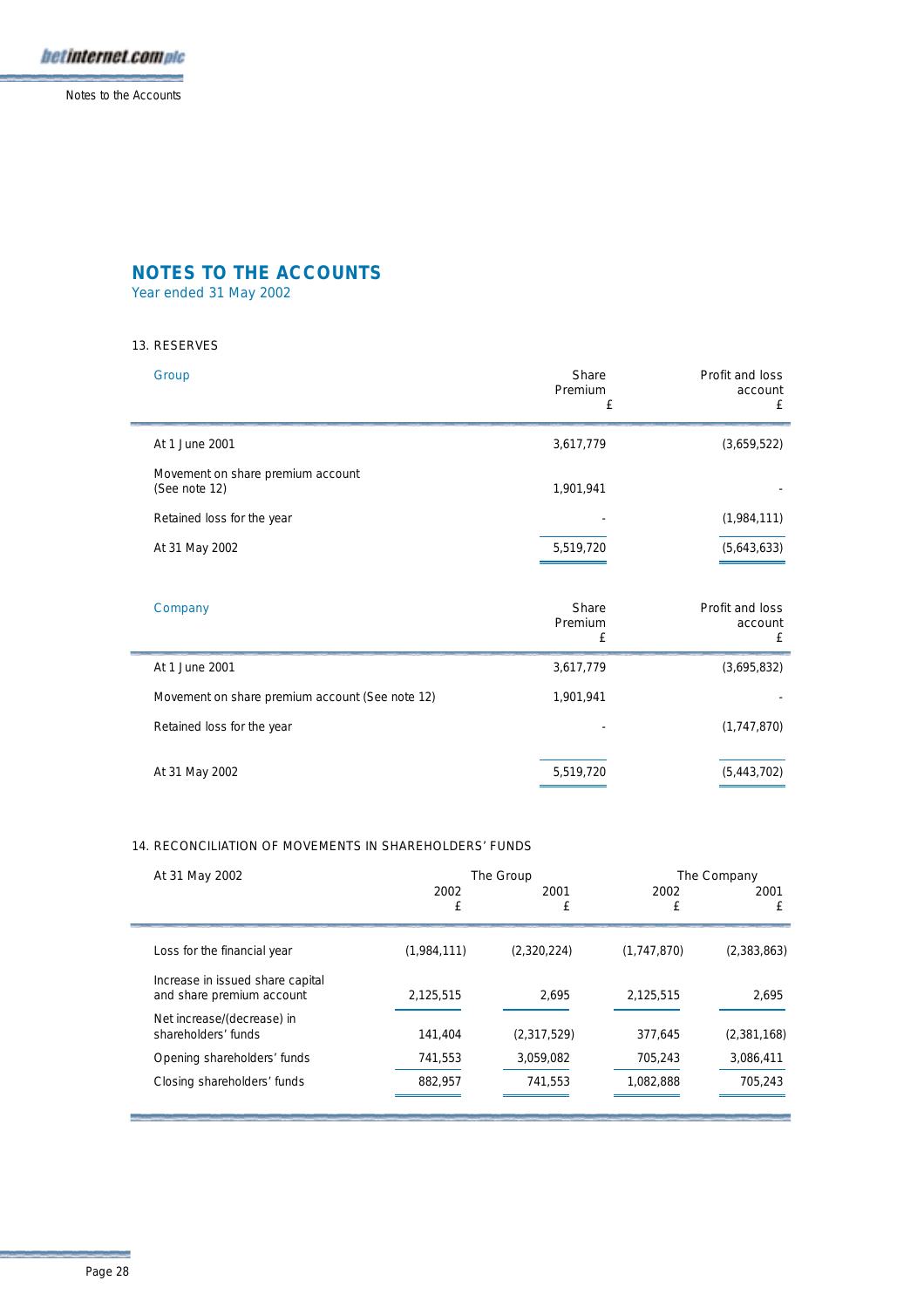

Year ended 31 May 2002

#### 15. RECONCILIATION OF OPERATING LOSS TO NET CASH OUTFLOW FROM OPERATING ACTIVITIES

|                                                                                                                                                                                                    | 2002                                                     | 2001                                                               |
|----------------------------------------------------------------------------------------------------------------------------------------------------------------------------------------------------|----------------------------------------------------------|--------------------------------------------------------------------|
| Operating loss<br>Depreciation and amortisation charges<br>Loss on disposal of leasehold property<br>Write (back) / down of associate<br>Decrease / (increase) in debtors<br>Increase in creditors | (1,692,533)<br>397.033<br>(47, 323)<br>11.273<br>520.268 | (2,383,178)<br>248.219<br>1.541<br>47.323<br>(630, 074)<br>552.367 |
| Net cash outflow from operating activities                                                                                                                                                         | (811, 282)                                               | (2, 163, 802)                                                      |

#### 16. ANALYSIS OF CASH FLOWS FOR HEADINGS NETTED IN THE CASH FLOW STATEMENT

|                                                                                                                                                                                  | 2002<br>£            | 2001<br>£                        |
|----------------------------------------------------------------------------------------------------------------------------------------------------------------------------------|----------------------|----------------------------------|
| Returns on investments and servicing of finance<br>Interest received<br>Interest paid                                                                                            | 17,477<br>(2, 877)   | 71,507<br>(384)                  |
|                                                                                                                                                                                  | 14,600               | 71,123                           |
| Capital expenditure and financial investment<br>Payments to acquire tangible fixed assets<br>Payments on development expenditure<br>Receipts from sales of tangible fixed assets | 409,373<br>361,554   | 149,678<br>247,239<br>(118, 741) |
|                                                                                                                                                                                  | 770.927              | 278.176                          |
| Financing<br>Issue of shares, including share premium (see note 12)<br>New borrowings                                                                                            | 2,125,515<br>350,000 | 2,695                            |
|                                                                                                                                                                                  | 2,475,515            | 2,695                            |

#### 17. ANALYSIS OF NET FUNDS

|                          | At 31 May<br>2001<br>£   | Cash<br><b>Flow</b><br>£ | At 31 May<br>2002<br>£ |
|--------------------------|--------------------------|--------------------------|------------------------|
| Cash in hand and at bank | 947,013                  | 903,408                  | 1,850,421              |
| Bank overdraft           | (21,094)                 | 4,498                    | (16, 596)              |
| Other loans              | $\overline{\phantom{a}}$ | (350,000)                | (350,000)              |
|                          | 925.919                  | 557,906                  | 1,483,825              |
|                          |                          |                          |                        |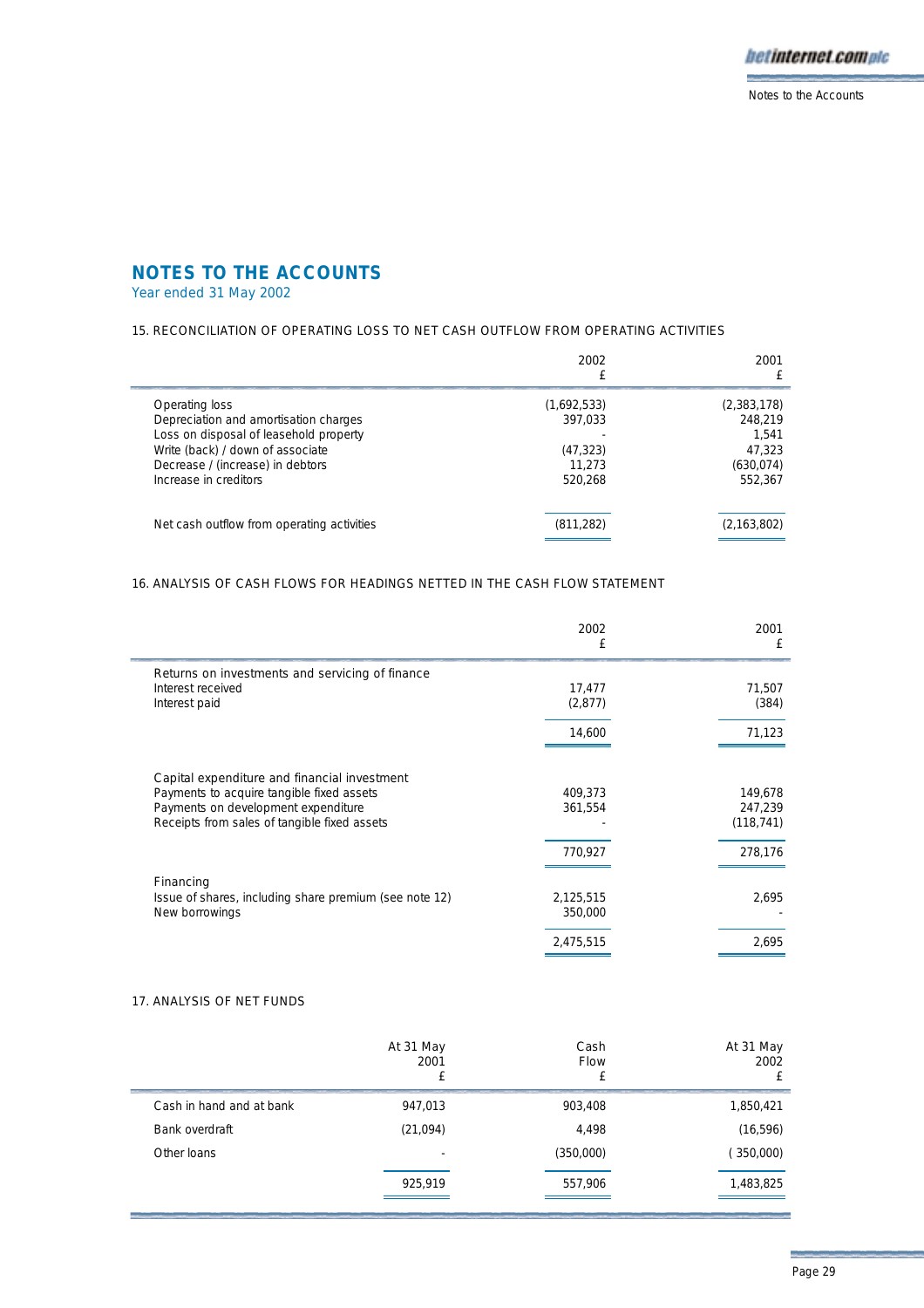

Notes to the Accounts

# **NOTES TO THE ACCOUNTS**

Year ended 31 May 2002

#### 18. CONTINGENT LIABILITIES

By the nature of the business, a stake can be received from a customer in respect of some event happening in the future, and hence the level of any actual liability to the group cannot be assessed until after that event has occurred, although the maximum potential liability can be determined. As at the balance sheet date there were £78,729 (31 May 2001 : £222,051) of such stakes that had been received where the event to which they related was after the balance sheet date. Accordingly £78,729 (31 May 2001 : £222,051) has been reflected as deferred income in the balance sheet (see note 11).

#### 19. CAPITAL COMMITMENTS

 $\sim$ 

As at 31 May 2002 the group had no (31 May 2001: £nil) capital commitments.

#### 20. OPERATING LEASE COMMITMENTS

At 31 May 2002, the group was committed to making the following payments during the next year in respect of operating leases:

|                                      | 2002   | 2001   |
|--------------------------------------|--------|--------|
| Leases which expire after five years | 84,220 | 72.737 |

#### 21. RELATED PARTY TRANSACTIONS

During the year ended 31 May 2002 an amount totalling £29,510 (31 May 2001 : £91,059) has either been paid by the group or reflected as payable, to a single supplier, Partingtons Limited. W D Mummery who is a director of betinternet.com plc is a 50% shareholder of that supplier.

Amounts totalling £60,226 (2001 : £63,204) were paid, or are reflected as payable, to Binchys, a firm of solicitors. One of the partners and a consultant of that firm are respectively a sister and brother of the Chairman of betinternet.com plc. The consultant has, since the 31 May 2001, ceased to act as a consultant to Binchys.

During the year amounts of £53,175 and £45,000 were paid to two brothers of the Chairman for services provided to the group in connection with consultancy services provided. For the prior year the amounts were £18,400 and £40,066. The amounts exclude any expenses reimbursed.

During the year £46,794 (2001 : £30,307) has been paid to Browne Craine Associates Limited for the provision of D.P. Craine's services as Finance Director and Company Secretary. D. P. Craine is a director of Browne Craine Associates Limited.

During the year ended 31 May 2002 amounts totalling £113,016 (2001 : £Nil) were paid to iRegent Corporate Finance Limited for services provided in acting as agent for the subscription of certain shares. M. L. Child who is a director of betinternet.com plc is a director of iRegent Corporate Finance Limited.

A loan of £350,000 (2001 : £Nil) was owed jointly to M.L. Child and Burnbrae Limited, a significant shareholder but not a related party, at 31 May 2002. The loan was repaid subsequent to the year end following the receipt of the second subscription from the subscription arrangements referred to in notes 12 and 23. M. L. Child is a director of the company.

Transactions in the company's share capital involving directors of the company are also referred to in note 12.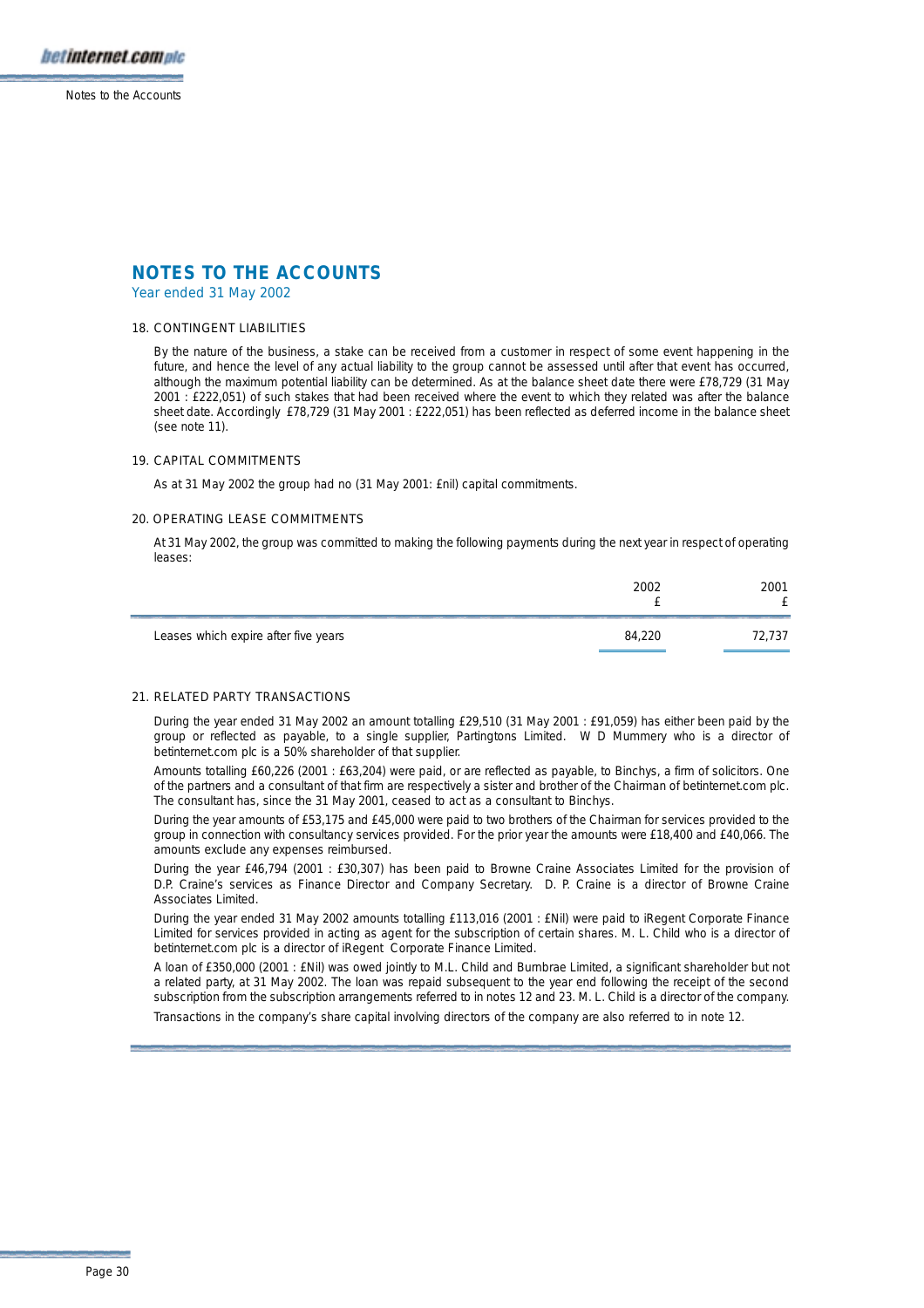Year ended 31 May 2002

#### 22. FINANCIAL INSTRUMENTS

The Group's financial instruments comprise cash balances, loans and liquid resources. The Group has no derivatives. The main purpose of these financial instruments is to raise finance for the Group's operations. The disclosures below exclude short term debtors and creditors. It is and has been, throughout the period under review, the Group's policy that no trading in financial instruments should be undertaken.

The main risks arising from the Group's financial instruments are interest rate risk, liquidity risk, credit risk and foreign currency risk.

#### Interest rate risk

The Group finances its operations mainly through capital with limited levels of borrowings. Cash at bank and in hand earns interest at floating rates, based principally on short term inter bank rates. At the year end the Group's borrowings were at fixed interest rates. During the year, the average rate for fixed interest borrowings was 7%.

#### Liquidity

The Group's objective is to maintain continuity of funding through trading and share issues but to also retain flexibility through the use of short term loans.

#### Credit risk

The Group's policy is to control credit risk by only entering into financial instruments with counterparties after taking account of their credit rating.

#### Foreign currency risk

The Group incurs foreign currency risk on stakes and winnings that are denominated in a currency other than sterling. The Group ensures that whenever stakes are denominated in other currencies, corresponding winnings are also denominated in those other currencies, thus limiting the foreign currency risk to the margin on these transactions.

#### Fair values

The fair value of financial assets and liabilities is equivalent to balance sheet values.

#### 23. EVENTS OCCURRING AFTER THE BALANCE SHEET DATE

Under the terms of the subscription agreement referred to in note 12, on 10 June 2002 8,000,000 new ordinary 1p shares were issued for a total cash consideration of £800,000. In addition, 2,000,000 bonus warrants were issued to subscribe for one ordinary 1p share at 12p per share.

Also under the subscription agreement, within 12 months of the EGM held on 10 December 2001 and conditional on there being no material breach of the warranties contained in the subscription agreement, subscriptions will be made for a further 8,000,000 new ordinary 1p shares, issued at 10p per share for a consideration of £800,000. At that time, a further 2,000,000 bonus warrants to subscribe for one new ordinary share at 12p per share will be issued.

#### 24. PENSION ARRANGEMENTS

The group does not operate any pension scheme for any of its directors or employees. Payments are, however, made to certain directors to contribute to their own personal pension arrangements.

#### 25. CONTROLLING PARTY AND ULTIMATE CONTROLLING PARTY

At 31 May 2002 the largest single shareholding in the company, which was held by V.E. Caldwell, represented 15.8% of the issued share capital. Other interests of the Caldwell family are disclosed in the Directors' Report on page 10.

As at 11 November 2002 the largest single shareholding in the company was held by Burnbrae Limited. This represented 16.1% of the issued share capital.

The directors are of the opinion that there is no single ultimate controlling party.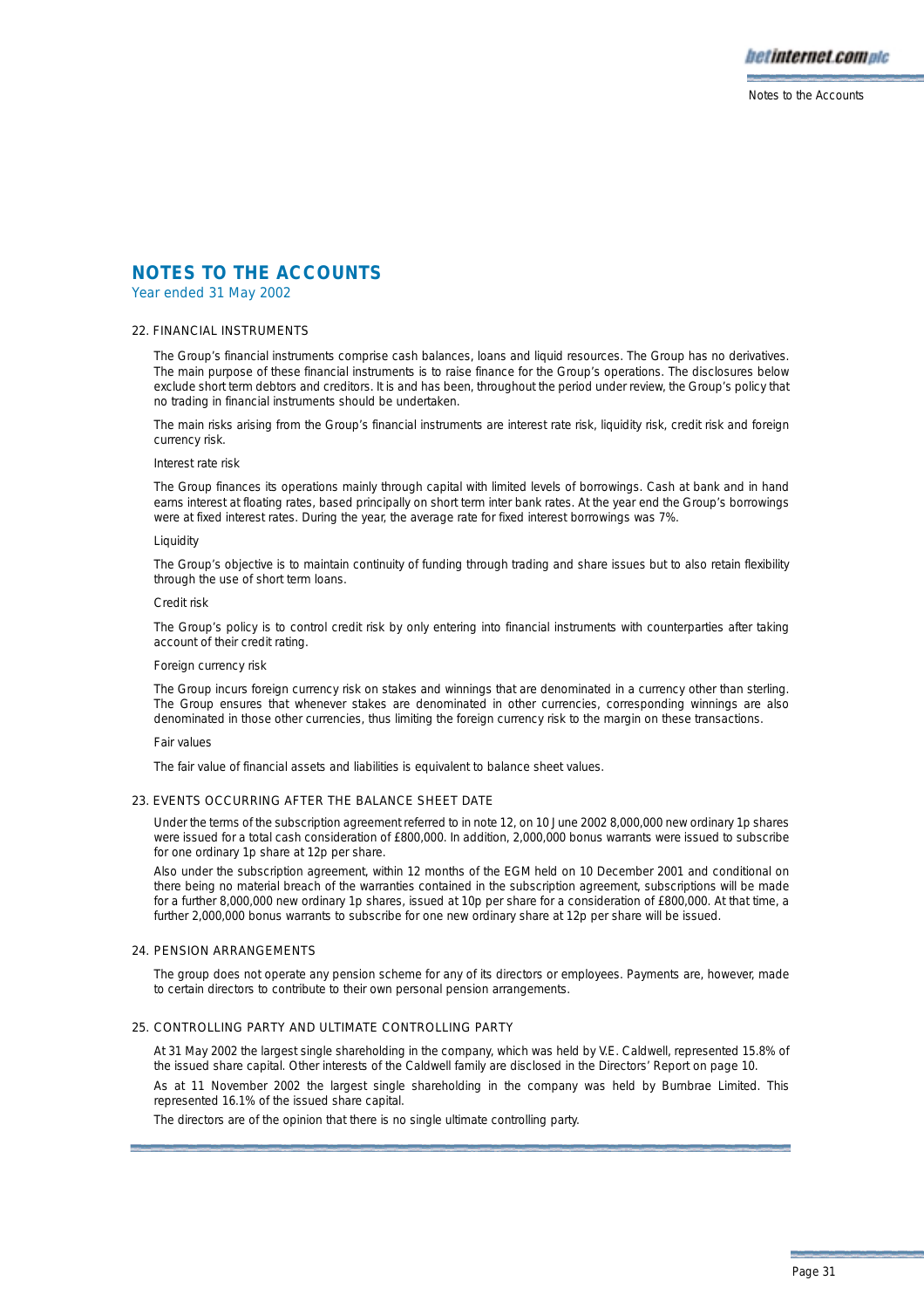# **NOTICE OF ANNUAL GENERAL MEETING**

NOTICE IS HEREBY GIVEN that the Fourth Annual General Meeting of the above named company will be held at The Claremont Hotel, 18/19 Loch Promenade, Douglas, Isle of Man, on 9th December, 2002 at 2.00 pm for the purpose of transacting the following business:

# **ORDINARY BUSINESS**

- 1. To receive and adopt the report of the directors and the accounts for the year ended 31 May, 2002.
- 2. To re-elect as a director Mr. H. Corkill who retires by rotation and, being eligible, offers himself for reelection in accordance with the company's Articles of Association.
- 3. To elect as a director Mr. M.L. Child who was appointed since the date of the previous annual general meeting and offers himself for election in accordance with the company's Articles of Association.
- 4. To elect as a director Mr. P.E. Doona who was appointed since the date of the previous annual general meeting and offers himself for election in accordance with the company's Articles of Association.
- 5. To re-appoint KPMG Audit LLC as auditors and to authorise the directors to determine their remuneration.

# **SPECIAL BUSINESS**

To consider and, if thought fit, to pass the following resolutions:

#### As a Special Resolution

6. The directors of the company be and they are hereby generally and unconditionally authorised in accordance with Article 6(A) of the Articles of Association of the company (the Articles) to exercise all the powers of the company to allot, grant options over, offer or otherwise deal with or dispose of any relevant securities of the company (as defined in Article 6(G) of the Articles) up to an amount equal to but not exceeding the authorised but unissued share capital of the company for the time being, provided that this authority shall expire at the conclusion of the next Annual General Meeting of the company after the date of passing of this resolution unless renewed, varied or revoked by the company in General Meeting. The directors shall be entitled under such authority or under any renewal thereof to make at any time prior to the expiry of such authority an offer or agreement which would or might require relevant securities to be allotted, granted options over, offered or otherwise dealt with after such expiry and the directors may allot, grant options over, offer or otherwise deal with relevant securities pursuant to such offer or agreement as if the authority conferred hereby had not expired;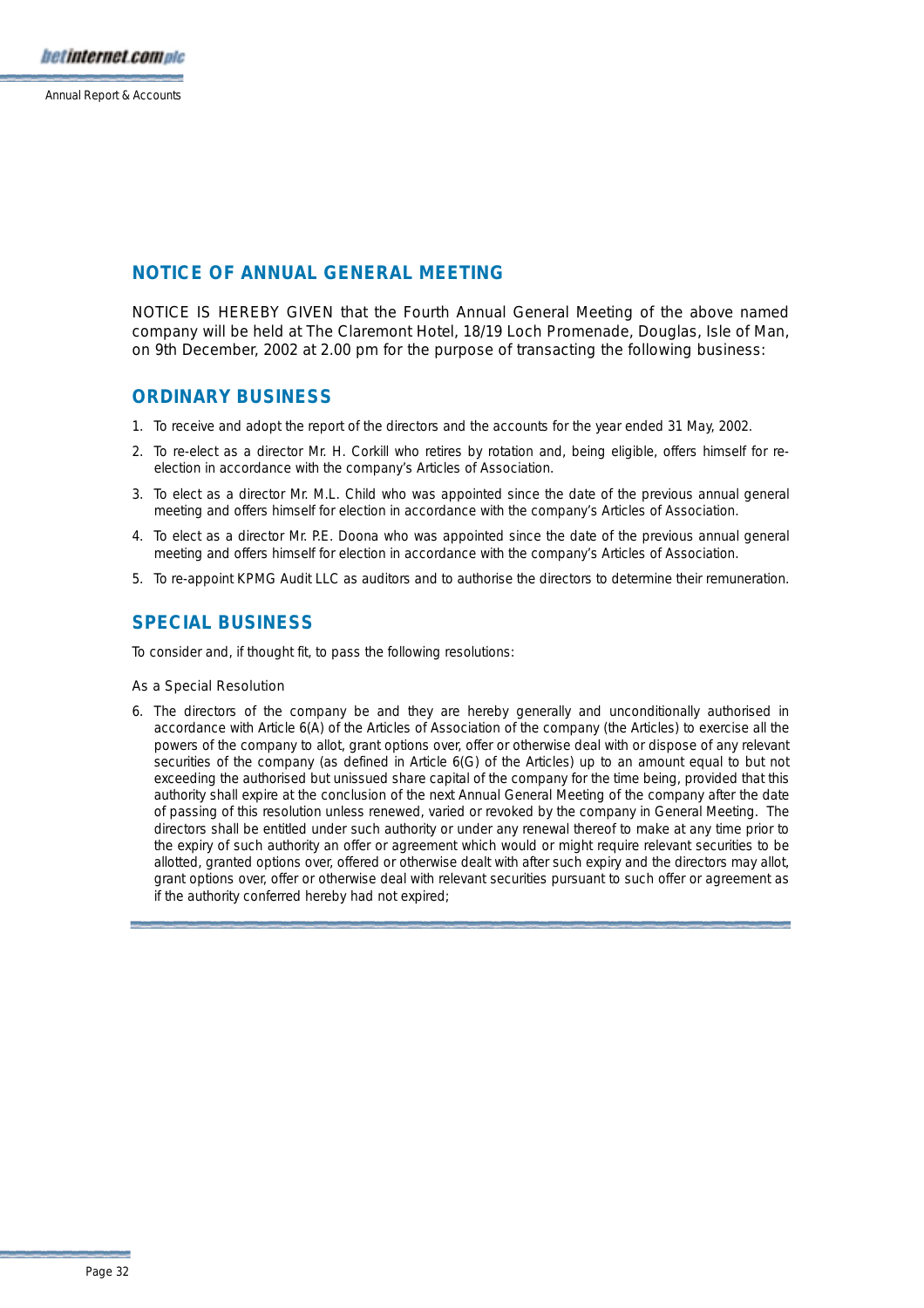# **NOTICE OF ANNUAL GENERAL MEETING (CONTINUED)**

#### As a Special Resolution

- 7. The directors of the company be and they are hereby empowered pursuant to Article 8 of the Articles of Association of the company (the Articles) to allot equity securities (as defined in Article 7(H) of the Articles) pursuant to the authority conferred on the directors to allot relevant securities by Resolution 6 above as if paragraph A of Article 7 of the Articles did not apply to such allotment PROVIDED THAT this power shall be limited to:
	- (i) the allotment of equity securities in connection with a rights issue in favour of ordinary shareholders where the equity securities are issued proportionally (or as nearly as may be) to the respective number of ordinary shares held by such shareholders (but subject to such exclusions or other arrangements as the directors may deem necessary or expedient to deal with issues arising under the laws of any territory or the requirements of any regulatory body or any stock exchange in any territory or the fixing of exchange rates applicable to any such equity securities where such equity securities are to be issued to shareholders in more than one territory, or legal or practical problems in respect of overseas shareholders, fractional entitlements or otherwise howsoever);
	- (ii) the allotment of equity securities to holders of any options under any share option scheme of the company for the time being in force, on the exercise by them of any such options; and
	- (iii) the allotment (otherwise than pursuant to paragraphs (i) or (ii) above) of equity securities up to a maximum aggregate nominal value of £50,343.

The power hereby conferred shall expire at the conclusion of the next Annual General Meeting of the company after the date of passing of this Resolution unless such power shall be renewed in accordance with and subject to the provisions of the said Article 8, save that the company may before such expiry make an offer or agreement which would or might require equity securities to be allotted after such expiry and the directors may allot equity securities pursuant to such offer or agreement as if the power conferred hereby had not expired.

To transact any other business which may be brought before the Meeting.

By order of the Board

David P. Craine **Secretary** 

Dated 11 November, 2002

Registered Office: Burleigh Manor, Peel Road, Douglas, Isle of Man IM1 5EP.

#### Notes:

- 1. A member of the company who is entitled to attend and vote at the above Meeting is entitled to appoint a proxy or proxies to attend, speak and vote on his, her or its behalf. A proxy need not be a member of the company. Completion of a proxy form does not preclude a member from attending the above Meeting and from speaking and voting thereat.
- 2. To be valid, proxy forms must be deposited with the company's Registrars, Northern Registrars Limited, Northern House, Woodsome Park, Fenay Bridge, Huddersfield HD8 0LA not later than 12 noon on 6th December, 2002.
- 3. A copy of the contracts of service between each of the current directors of the company and the company will be available for inspection at the Meeting from 15 minutes prior to and until the conclusion of the Meeting.
- 4. The register of directors' interests and particulars of directors' transactions in the share capital of the company and its subsidiary companies will be available for inspection at the Meeting from 15 minutes prior to and until the conclusion of the Meeting. Otherwise they will be open for inspection at the Registered Office of the company during normal business hours on any week day (Saturdays and Isle of Man public holidays excluded) from the date of this notice until the date of the Meeting.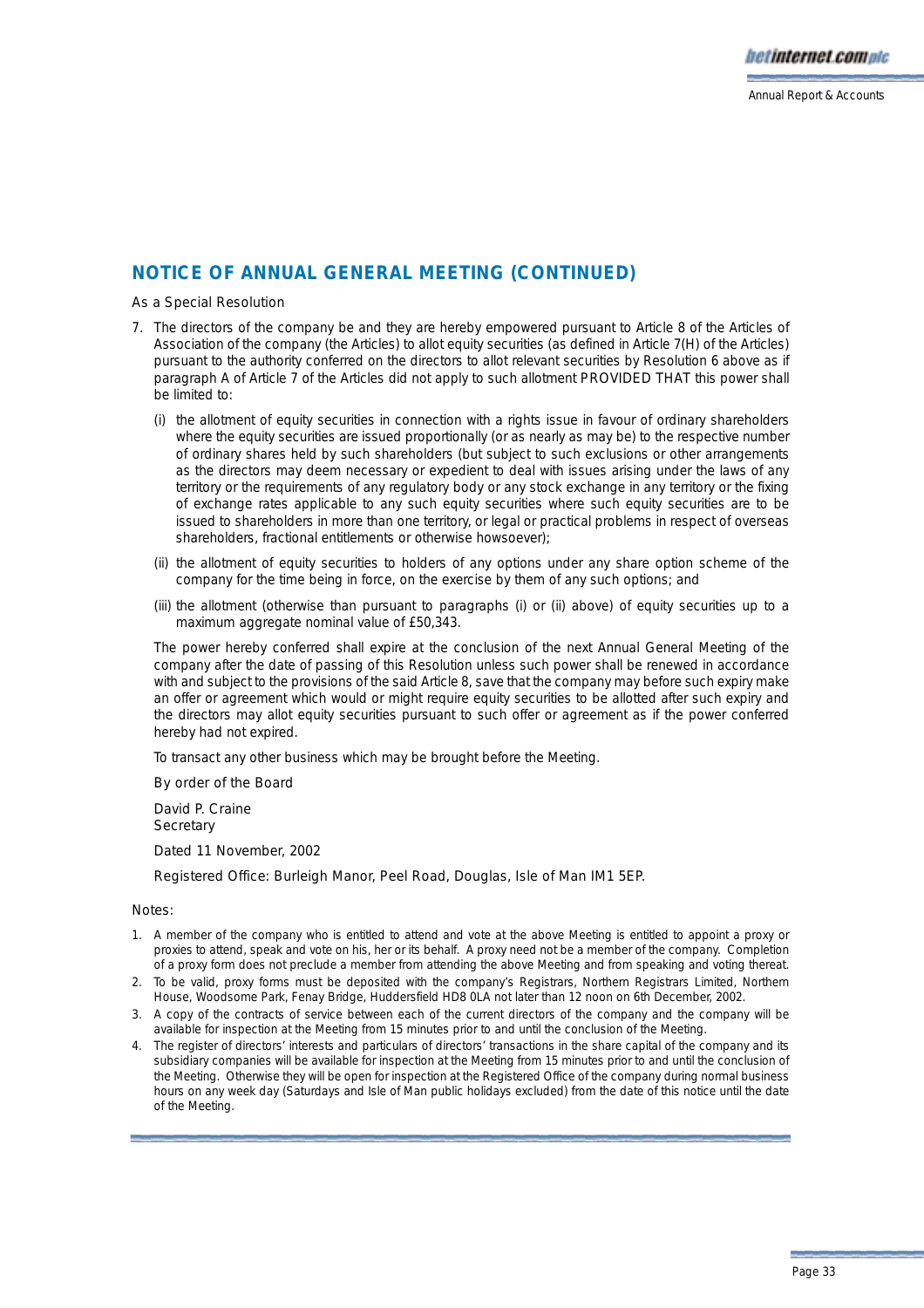

# betinternet.complc

# **CORPORATE INFORMATION WEBSITE**

www.betinternet.com/investrelations/index.html